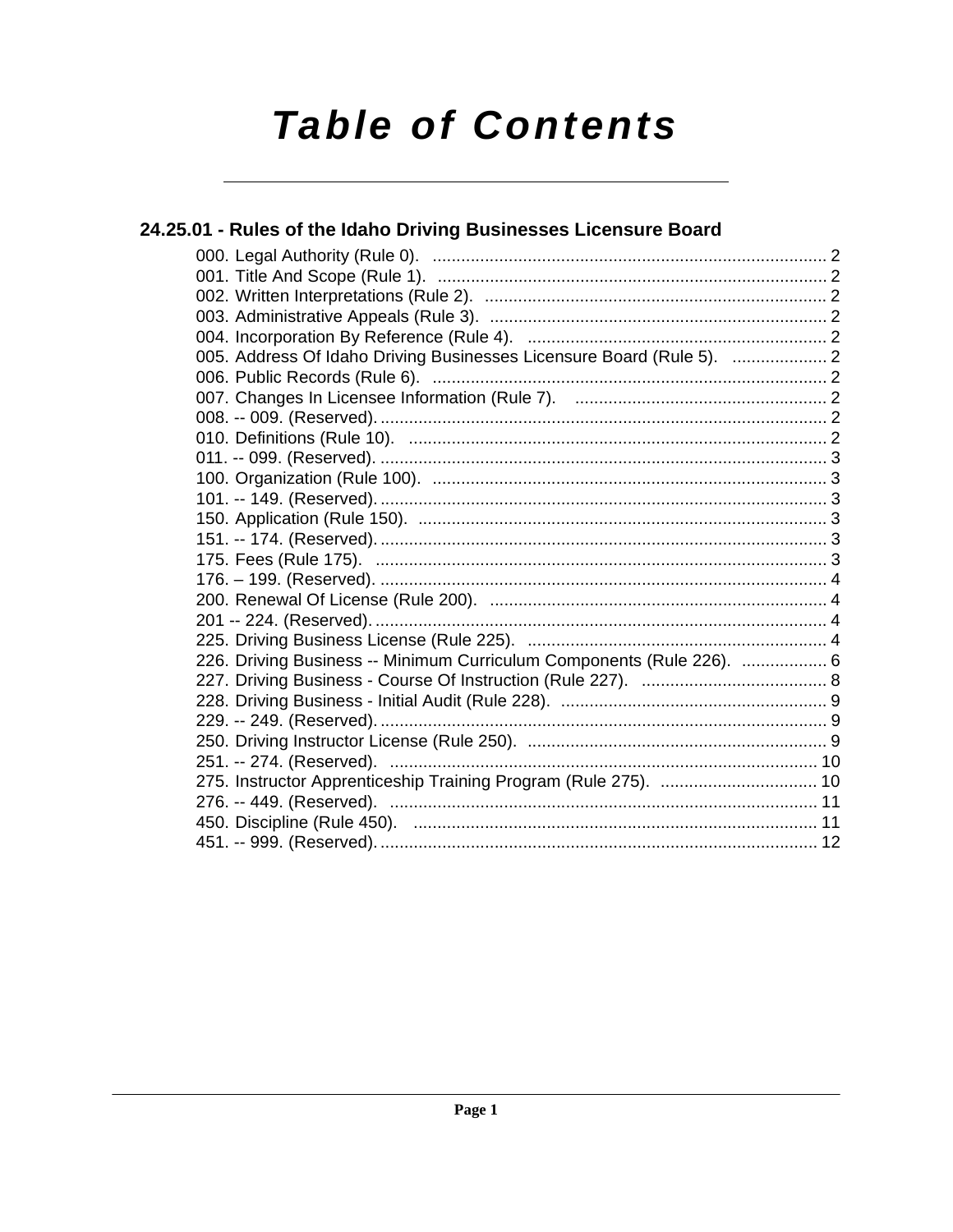## **24.25.01 - RULES OF THE IDAHO DRIVING BUSINESSES LICENSURE BOARD**

**IDAPA 24**

### <span id="page-1-1"></span><span id="page-1-0"></span>**000. LEGAL AUTHORITY (RULE 0).**

In accordance with Section 54-5403, Idaho Code, the Idaho Driving Businesses Licensure Board hereby promulgates rules that implement the provisions of Chapter 54, Title 54, Idaho Code. (10-30-09)T

#### <span id="page-1-2"></span>**001. TITLE AND SCOPE (RULE 1).**

These rules are cited as IDAPA 24.25.01, "Rules of the Idaho Driving Businesses Licensure Board." (10-30-09)T

#### <span id="page-1-3"></span>**002. WRITTEN INTERPRETATIONS (RULE 2).**

The Board may have written statements that pertain to the interpretation of the rules of this chapter. Such interpretations, if any, are available for public inspection and copying at cost in the main office of the Bureau of Occupational Licenses. (10-30-09)T Occupational Licenses.

#### <span id="page-1-4"></span>**003. ADMINISTRATIVE APPEALS (RULE 3).**

Administrative appeals are governed by the Administrative Procedure Act, Title 67, Chapter 52, Idaho Code.  $(10-30-09)T$ 

#### <span id="page-1-5"></span>**004. INCORPORATION BY REFERENCE (RULE 4).**

These rules do not incorporate by reference any document. (10-30-09) (10-30-09) T

#### <span id="page-1-6"></span>**005. ADDRESS OF IDAHO DRIVING BUSINESSES LICENSURE BOARD (RULE 5).**

[The office of the Idaho Driving Businesses Licensure Board is located within the Bureau of Occupational Licenses,](mailto:drb@ibol.idaho.gov. )  Owyhee Plaza, 1109 Main Street, Suite 220, Boise, Idaho 83702-5642. The phone number of the Board is (208) 334- 3233. The Board's FAX number is (208) 334-3945. The Board's e-mail address is drb@ibol.idaho.gov. The Board's [official web site can be found at h](mailto:drb@ibol.idaho.gov. )[ttp://www.ibol.idaho.gov. \(10-30-09\)T](http://www.ibol.idaho.gov)

#### <span id="page-1-7"></span>**006. PUBLIC RECORDS (RULE 6).**

The records associated with the Idaho Driving Businesses Licensure Board are subject to the provisions of the Idaho Public Records Act. Title 9, Chapter 3, Idaho Code. (10-30-09) Public Records Act. Title 9, Chapter 3, Idaho Code.

### <span id="page-1-14"></span><span id="page-1-8"></span>**007. CHANGES IN LICENSEE INFORMATION (RULE 7).**

<span id="page-1-16"></span>**01. Information Update**. Each licensee must keep the Bureau current on the information that the licensee has placed on record with the Bureau. If a change occurs to the information that a licensee provided to the Bureau under Rules 150, 225 or 250, the licensee must notify the Bureau in writing of the change within twenty (20) calendar days after the change occurs. The licensee must provide the Bureau, upon request, with appropriate documentation reflecting the change. (10-30-09)T

<span id="page-1-11"></span>**02. Address for Notification Purposes**. The most recent mailing address on file with the Bureau will be used for purposes of all written communication with a licensee including, but not limited to, notification of renewal and notices related to disciplinary actions. Each licensee must keep the Bureau informed of the licensee's current mailing address. (10-30-09)T

#### <span id="page-1-9"></span>**008. -- 009. (RESERVED).**

- <span id="page-1-15"></span><span id="page-1-13"></span><span id="page-1-12"></span><span id="page-1-10"></span>**010. DEFINITIONS (RULE 10).**
	- **01. Board**. The Idaho Driving Businesses Licensure Board as created in Section 54-5402, Idaho Code.  $(10-30-09)T$
	- **02. Bureau**. The Idaho Bureau of Occupational Licenses as created in Section 67-2602, Idaho Code.  $(10-30-09)T$

# **TITLE 25 CHAPTER 01**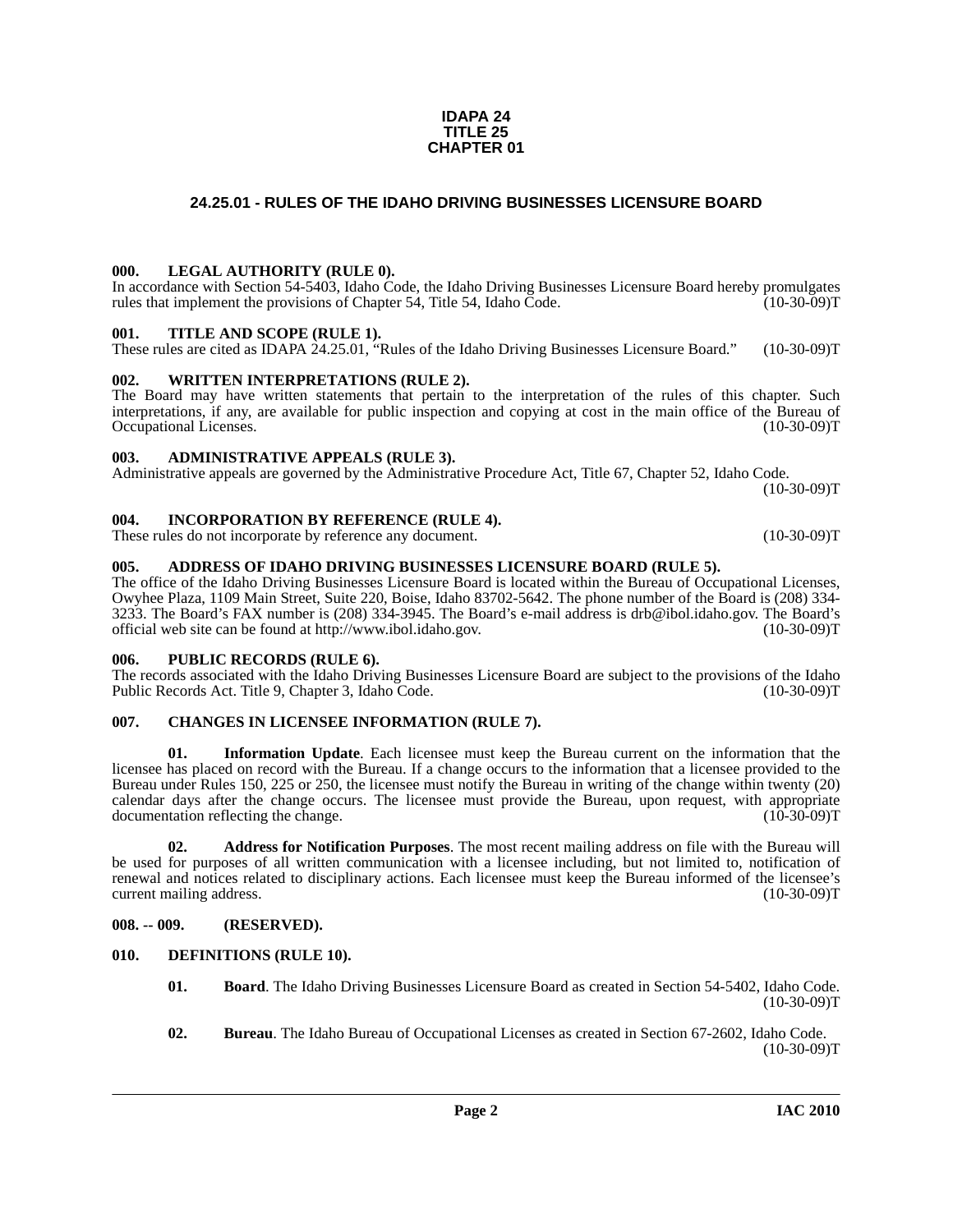<span id="page-2-12"></span><span id="page-2-9"></span><span id="page-2-8"></span>**03. Student**. A person aged fourteen and one-half (14 1/2) up to seventeen (17) years. (10-30-09)T

#### <span id="page-2-0"></span>**011. -- 099. (RESERVED).**

#### <span id="page-2-1"></span>**100. ORGANIZATION (RULE 100).**

**01. Meetings**. The Board shall meet at least annually at such times and places as designated by the n. or upon the written request of two (2) members of the Board. (10-30-09) Chairman, or upon the written request of two  $(2)$  members of the Board.

**a.** All meetings shall be held in accordance with the Idaho Open Meeting Law, Chapter 23, Title 67, Idaho Code. (10-30-09)T Idaho Code. (10-30-09)T

**b.** A minimum of three (3) Board members shall constitute a quorum and may exercise all powers and authority conferred on the Board in order to hold a meeting of the Board. A majority vote of the Board members present at a meeting shall be considered the action of the Board as a whole. (10-30-09)T

<span id="page-2-10"></span>**02. Organization of the Board**. At the first meeting of each fiscal year, the Board shall elect from its a Chairman, who shall assume the duty of the office immediately upon such selection. (10-30-09)T members a Chairman, who shall assume the duty of the office immediately upon such selection.

**a.** The Chairman shall when present, preside at all meetings, appoint with the consent of the Board, all committees, and shall otherwise perform all duties pertaining to the office of Chairman. The Chairman shall be an exofficio member of all committees.

**b.** The Bureau shall provide such services as may be authorized by Chapter 26, Title 67, Idaho Code, and as defined under contract between the Bureau and the Board. The Chief of the Bureau shall act as an agent of the<br>Board and shall be the custodian of all records of the Board. (10-30-09) Board and shall be the custodian of all records of the Board.

#### <span id="page-2-2"></span>**101. -- 149. (RESERVED).**

#### <span id="page-2-6"></span><span id="page-2-3"></span>**150. APPLICATION (RULE 150).**

Each applicant for a license, permit, or other authority from the Board must submit a complete application on Boardapproved application forms. The application must be accompanied by required fee(s). The Board will not review completed applications received five (5) or fewer business days before a Board meeting. The Board also will not review incomplete applications, including applications submitted without the required fee(s). Further, an applicant must provide, or facilitate the provision of, any supplemental information or documents requested by the Board. Any application on file with the Board where an applicant has failed to respond to a Board request or where the application has lacked activity for twelve (12) consecutive months will be deemed denied and will be terminated upon thirty (30) days written notice to the applicant unless good cause is established to the Board. (10-30-09)T

#### <span id="page-2-4"></span>**151. -- 174. (RESERVED).**

#### <span id="page-2-5"></span>**175. FEES (RULE 175).**

<span id="page-2-11"></span><span id="page-2-7"></span>

| 01. | <b>Fees.</b> The following fees are established by the Board:                 | $(10-30-09)T$ |
|-----|-------------------------------------------------------------------------------|---------------|
| a.  | Initial application processing fee - fifty dollars (\$50).                    | $(10-30-09)T$ |
| b.  | Original instructor license fee and renewal fee - fifty dollars (\$50).       | $(10-30-09)T$ |
| c.  | Instructor apprentice permit fee - fifty dollars (\$50).                      | $(10-30-09)T$ |
| d.  | Original business license fee and renewal fee - five hundred dollars (\$500). | $(10-30-09)T$ |
| e.  | Reinstatement fee - twenty-five dollars (\$25).                               | $(10-30-09)T$ |
| 02. | <b>Refund of Fees.</b> All fees are non-refundable.                           | $(10-30-09)T$ |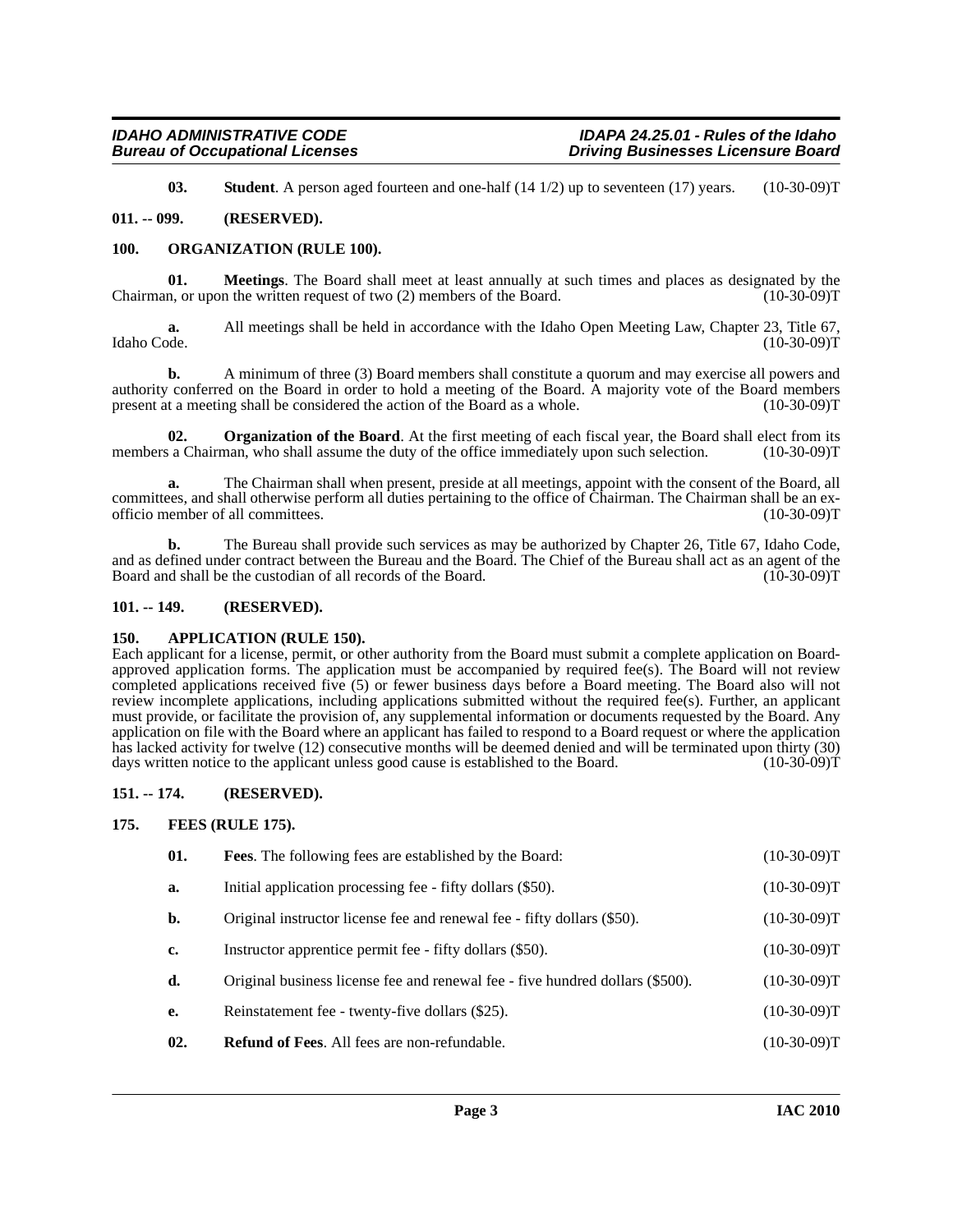#### <span id="page-3-0"></span>**176. – 199. (RESERVED).**

#### <span id="page-3-9"></span><span id="page-3-7"></span><span id="page-3-1"></span>**200. RENEWAL OF LICENSE (RULE 200).**

**01. Expiration Date**. A license expires, unless renewed, on the birth date of an individual licensee, and on the anniversary date of the original license for a business, in accordance with Section 67-2614, Idaho Code. Licenses not renewed by those dates will be cancelled in accordance with Section 67-2614, Idaho Code. (10-30-09)T

<span id="page-3-5"></span>**02. Application for Renewal**. In order to renew a license, a licensee must annually submit a timely, completed, Board-approved renewal application form and pay the required renewal fees. All renewals are subject to audit. When applying for renewal, the licensee must meet the following requirements: (10-30-09) audit. When applying for renewal, the licensee must meet the following requirements:

**a.** The licensee must certify that the licensee continues to satisfy all requirements for the licensee's type of licensure, as set forth in Rules 225 and 250, and that the licensee is, and has been, in full compliance with Rule 007. The licensee must further certify that the licensee is in compliance with the Board's continuing education requirements. (10-30-09) requirements. (10-30-09)T

**b.** An instructor licensee also must certify that the licensee does not suffer from any physical or mental condition or disease that would impair the licensee's ability to safely instruct drivers. (10-30-09) T

**c.** Every two (2) years, a driving instructor licensee must obtain a new medical certificate of the kind described in Subsection 250.05. The instructor licensee must annually certify that the licensee is in compliance with the requirements. (10-30-09)T the requirements.

**d.** A business licensee that offers a Board-approved instructor apprentice training program must certify that the licensee's program has maintained compliance with the Board's program approval criteria as specified<br>in Rule 275. (10-30-09)T in Rule 275. (10-30-09)T

<span id="page-3-8"></span>**03. Reinstatement**. Any license cancelled for failure to renew may be reinstated in accordance with Section 67-2614, Idaho Code. (10-30-09)T

#### <span id="page-3-2"></span>**201 -- 224. (RESERVED).**

#### <span id="page-3-6"></span><span id="page-3-3"></span>**225. DRIVING BUSINESS LICENSE (RULE 225).**

A driving business license enables a licensee to operate a driver education business at one, principal classroom location as designated in the application. The licensee may also utilize secondary locations for classroom instruction, so long as the business does not conduct driver education at any given secondary location for more than sixty (60) days in a one-year period. A driving business license is not transferable. The business licensee must conspicuously display the license at the business's principal classroom location. Each applicant must apply as required by Rule 150.  $(10-30-09)T$ 

<span id="page-3-4"></span>**01. Applicant Identity**. The applicant must provide such identifying information as may be requested pard including, without limitation, the following: (10-30-09) by the Board including, without limitation, the following:

**a.** The applicant's legal name (i.e., the name of the natural person or business entity to be issued the and assumed business name(s), if any. (10-30-09) license) and assumed business name(s), if any.

**b.** The applicant's social security number, if the applicant has no employees and is a natural person (including a sole proprietor acting under an assumed business name). If the applicant has employees or is not a natural person (e.g., is a general or limited partnership, corporation, limited liability partnership, or limited liability company), then the applicant must provide its employer identification number. (10-30-09)T

**c.** The names and addresses of the applicant's officers and shareholders having a twenty-five percent (25%) or greater ownership interest (if a corporation), members and managers (if a limited liability company), and partners (if a partnership).

**d.** The applicant's contact information, including its mailing address, physical address, and telephone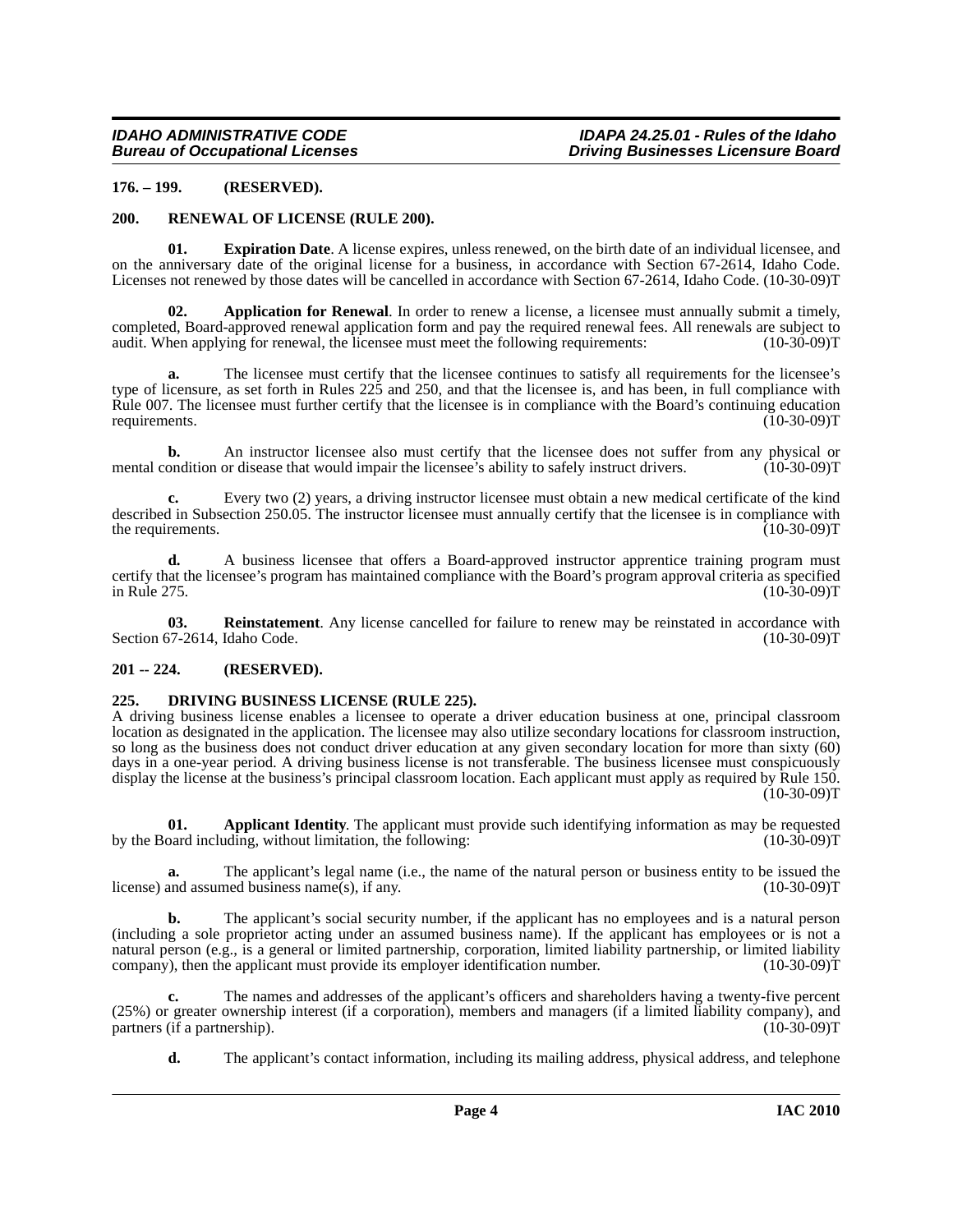#### *IDAHO ADMINISTRATIVE CODE IDAPA 24.25.01 - Rules of the Idaho Driving Businesses Licensure Board*

<span id="page-4-2"></span>number. (10-30-09)T

**02. Criminal History Background Check**. The applicant, if a natural person, and all persons listed under Paragraph 225.01.c. and Subsection 225.05 of these rules, must submit to a current, fingerprint-based criminal history check conducted by an organization approved by the Board. Each applicant must ensure that such persons submit a full set of their fingerprints, and any relevant fees, directly to the organization that conducts the criminal history check, and that the organization delivers the results directly to the Bureau. The Board will not process the application until the Bureau has received all the criminal history checks. (10-30-09) application until the Bureau has received all the criminal history checks.

<span id="page-4-1"></span>**03. Classroom Locations, and Certificates of Occupancy**. Each applicant must list all principal and secondary classroom locations to be utilized by the business. The applicant must provide a certificate of occupancy issued to the building/room by the local fire marshal or the fire marshal's designated agent, for each classroom location other than a location in a public or private school building, government building, church or synagogue.

 $(10-30-09)$ T

**04. Certificate of Vehicle Insurance**. The certificate of vehicle insurance for each vehicle utilized by the driving business for driver education must accompany the application. The minimum coverage will include:

 $(10-30-09)T$ 

<span id="page-4-0"></span>**a.** Five thousand dollars (\$5,000) (each person) medical insurance; and  $(10-30-09)T$ 

<span id="page-4-3"></span>**b.** One hundred thousand dollars (\$100,000) liability, property damage; and  $(10-30-09)T$ 

**c.** Five hundred thousand dollars (\$500,000) bodily injury and property liability, each person, each for each in-use vehicle. (10-30-09) accident for each in-use vehicle.

**05. List of Licensed Instructors**. Before beginning to offer driver education, and at all times while offering driver education, a driving business must employ or have contracted with one (1) or more licensed driving instructors to teach the classroom instruction phase and behind-the-wheel training phase of the driver education to be provided by the business. The driving business must submit to the Bureau a current list of such licensed instructors with the application, and keep such list current after licensure. (10-30-09) with the application, and keep such list current after licensure.

<span id="page-4-4"></span>**06. Vehicles**. An applicant for a driving business license must submit to the Bureau a list of the vehicles that the business will utilize when offering driver education. A business licensee may not utilize vehicles that do not appear on the list. Each vehicle must have dual control brake pedals, safety restraints for all passengers, a side view mirror on each side of the vehicle, and an additional rear view mirror or compatible viewing device for the exclusive use of the instructor. A driving business must ensure that students are not allowed in a listed vehicle unless the vehicle is in a safe and proper operating condition. (10-30-09) (10-30-09) T

**a.** Initial Inspection. An applicant may not include a vehicle on a business's vehicle list unless the vehicle has passed a vehicle inspection performed by an ASE mechanic or vehicle technician within the two (2) month period preceding the application. The inspection must be documented on the Board–approved inspection form included at Appendix A to these rules, or on such other similar forms as may be approved by the Board. The person who inspected the vehicle must sign the form, certifying that the vehicle generally is in a safe and proper operating condition, and that each inspected item passed inspection or, if found to be in need of repair, was repaired on a given<br>date. The application must be accompanied by a separate, signed form for each listed vehicle. (10-30-0 date. The application must be accompanied by a separate, signed form for each listed vehicle.

**b.** Annual Inspection. A business licensee must ensure that each vehicle passes an inspection every twelve (12) months, and that the inspection is performed by an ASE mechanic or vehicle technician documented on the Board-approved form referenced in Paragraph 225.06.a. of these rules. If a vehicle fails an annual inspection, the business licensee must withdraw the vehicle from service. The business licensee may not use the vehicle for behindthe-wheel training until the vehicle passes a subsequent inspection and the business licensee has submitted to the Bureau the inspection form evidencing that the vehicle has passed. (10-30-09) (10-30-09) T

**c.** Incident Inspection. If a vehicle incident occurs that requires an investigation and report by law enforcement, or in which the damage exceeds one thousand five hundred dollars (\$1,500), the business licensee must withdraw the vehicle from service. The business licensee may not use the vehicle for behind-the-wheel training until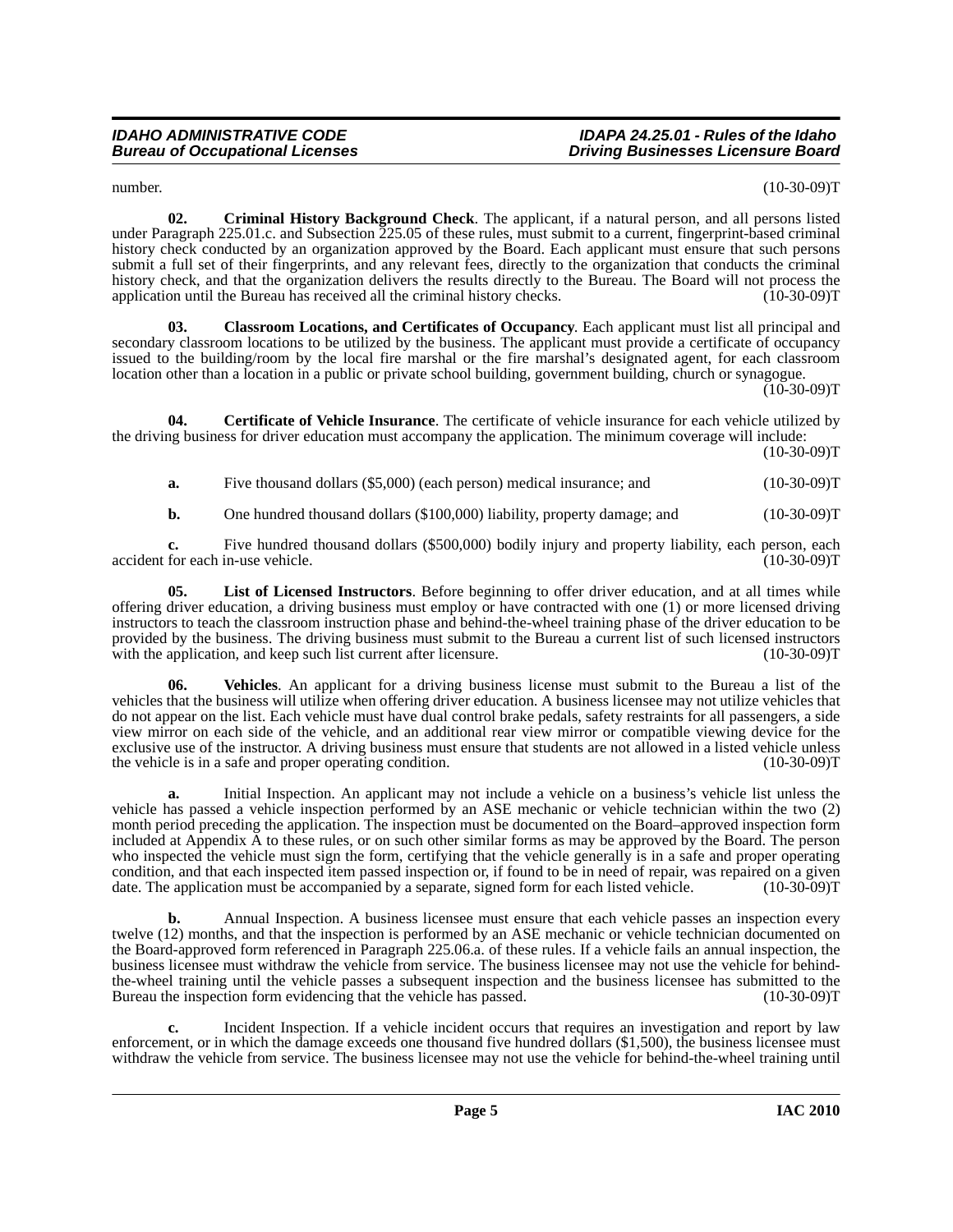the vehicle passes inspection by an ASE mechanic or vehicle technician and the business licensee has submitted to the Bureau the inspection form evidencing that the vehicle has passed. (10-30-09) the Bureau the inspection form evidencing that the vehicle has passed.

**d.** Signage. The business licensee must ensure that the outside of each vehicle is equipped with safely secured signs. Signs must include "Student Driver," "Driver Education," "Driver Training," "Driving School," or similar language that clearly designates the vehicle as a driver training vehicle. (10-30-09)T

**07. Course of Instruction**. Each applicant for an original business license must provide with its application the course of instruction the applicant will use when instructing students. The course of instruction must<br>be based on the minimum curriculum components outlined in Rule 226, and shall consist of: (10-30-09)T be based on the minimum curriculum components outlined in Rule 226, and shall consist of:

<span id="page-5-2"></span>

| a. | Not less than thirty (30) hours of classroom instruction; and | $(10-30-09)T$ |
|----|---------------------------------------------------------------|---------------|
|----|---------------------------------------------------------------|---------------|

<span id="page-5-4"></span>**b.** Not less than six (6) hours of behind-the-wheel practice driving; and  $(10-30-09)$ T

**c.** Not less than six (6) hours of student, in-vehicle observation of other persons (e.g., parents, other livers, etc.) driving the vehicle. (10-30-09) student drivers, etc.) driving the vehicle.

**08.** Instructor Apprenticeship Training Program. A driving business may offer a Board-approved r apprenticeship training program under the conditions specified in Rule 275. (10-30-09) instructor apprenticeship training program under the conditions specified in Rule 275.

#### <span id="page-5-3"></span><span id="page-5-0"></span>**226. DRIVING BUSINESS -- MINIMUM CURRICULUM COMPONENTS (RULE 226).**

In order to assure consistency among driving businesses, it is necessary that every business licensee ensure that its driver education curriculum include the following minimum curriculum components: (10-30-09)T

<span id="page-5-1"></span>

| 01. | <b>Component One for Classroom.</b>                                 | $(10-30-09)T$ |
|-----|---------------------------------------------------------------------|---------------|
| a.  | Conducting a parent/student orientation and course overview.        | $(10-30-09)T$ |
| 02. | <b>Component Two for Classroom.</b>                                 | $(10-30-09)T$ |
| a.  | Identifying vehicle gauges, alert and warning symbols.              | $(10-30-09)T$ |
| b.  | Preparing to drive.                                                 | $(10-30-09)T$ |
| c.  | Protecting occupants.                                               | $(10-30-09)T$ |
| 03. | <b>Component Three for Classroom.</b>                               | $(10-30-09)T$ |
| a.  | Identifying road signs and signals.                                 | $(10-30-09)T$ |
| b.  | Identifying lane markings.                                          | $(10-30-09)T$ |
| 04. | <b>Component Four for Classroom.</b>                                | $(10-30-09)T$ |
| a.  | Understanding basic traffic laws including right-of-way rules.      | $(10-30-09)T$ |
| 05. | <b>Component Five for Classroom.</b>                                | $(10-30-09)T$ |
| a.  | Using good habits for reduced risk driving.                         | $(10-30-09)T$ |
| b.  | Using time and space management systems and strategies.             | $(10-30-09)T$ |
| 06. | <b>Component Six for Classroom.</b>                                 | $(10-30-09)T$ |
| a.  | Explaining the effect of gravity and energy of motion on a vehicle. | $(10-30-09)T$ |
|     |                                                                     |               |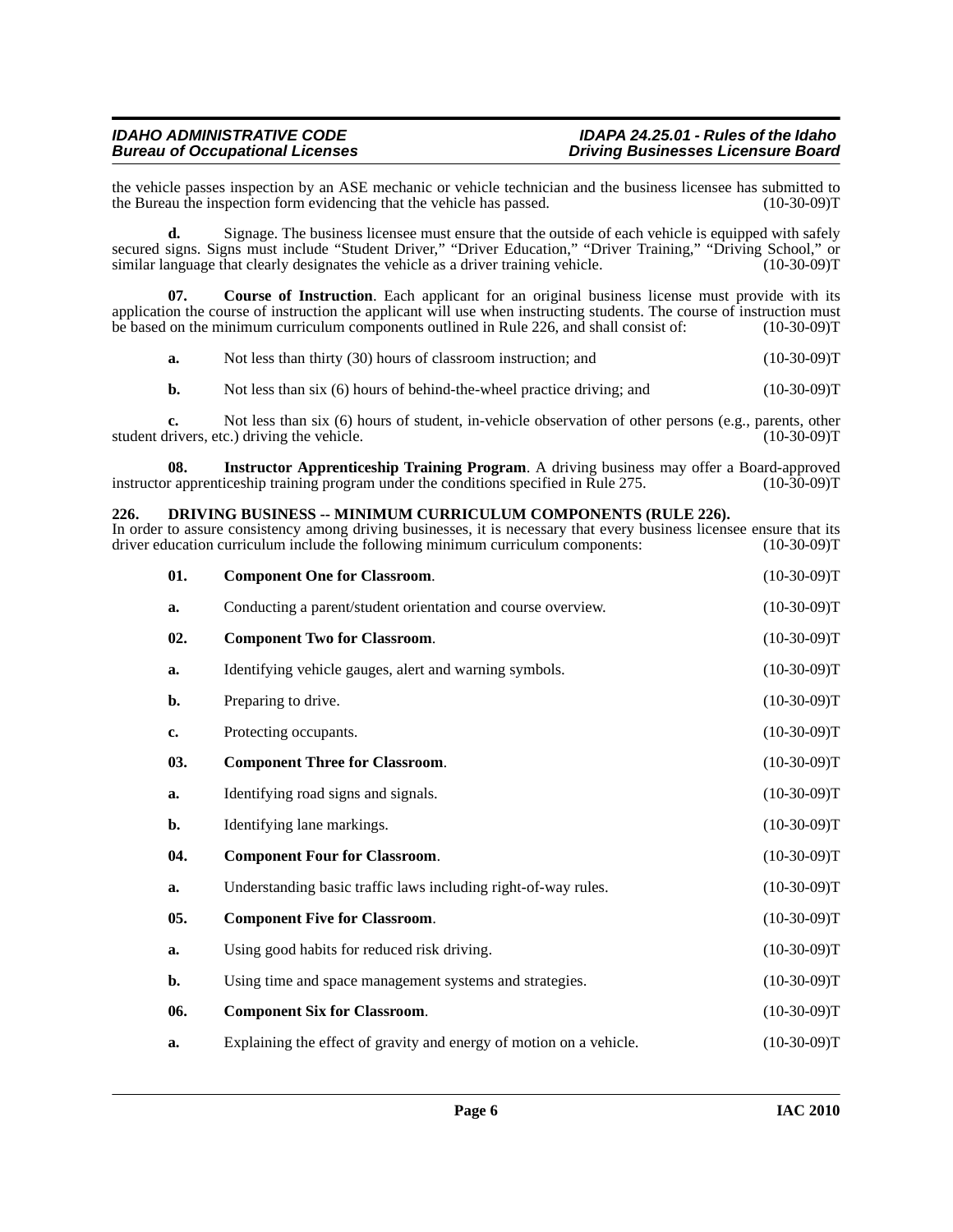<span id="page-6-0"></span>

| b.  | Understanding procedures to maintain vehicle balance and traction.          | $(10-30-09)T$ |
|-----|-----------------------------------------------------------------------------|---------------|
| c.  | Identify strategies to negotiate hills and curves.                          | $(10-30-09)T$ |
| 07. | <b>Component Seven for Classroom.</b>                                       | $(10-30-09)T$ |
| a.  | Identifying strategies to use when driving in rural and urban environments. | $(10-30-09)T$ |
| b.  | Identifying strategies to use when driving on freeways.                     | $(10-30-09)T$ |
| 08. | <b>Component Eight for Classroom.</b>                                       | $(10-30-09)T$ |
| a.  | Identifying strategies to use when driving in bad weather.                  | $(10-30-09)T$ |
| b.  | Identifying strategies to use when encountering roadside emergencies.       | $(10-30-09)T$ |
| 09. | <b>Component Nine for Classroom.</b>                                        | $(10-30-09)T$ |
| a.  | Understanding ways to cooperate with other roadway users.                   | $(10-30-09)T$ |
| b.  | Identifying responsibilities after a collision.                             | $(10-30-09)T$ |
| c.  | Identifying the procedure for obtaining a driver's license.                 | $(10-30-09)T$ |
| d.  | Identifying and avoiding common driver distractions.                        | $(10-30-09)T$ |
| e.  | Identifying ways to prevent drowsiness while driving.                       | $(10-30-09)T$ |
| f.  | Resisting aggressive driving behaviors.                                     | $(10-30-09)T$ |
| 10. | <b>Component Ten for Classroom.</b>                                         | $(10-30-09)T$ |
| a.  | Explaining the effects of alcohol on the body.                              | $(10-30-09)T$ |
| b.  | Explaining the effects of alcohol on the driving task.                      | $(10-30-09)T$ |
| c.  | Correlating drinking and driving with vehicle crashes.                      | $(10-30-09)T$ |
| d.  | Identifying Idaho laws related to drinking and driving.                     | $(10-30-09)T$ |
| e.  | Explaining the dangers of alcohol and other drug use.                       | $(10-30-09)T$ |
| 11. | <b>Component Eleven for In-Car.</b>                                         | $(10-30-09)T$ |
| a.  | Performing pre-drive procedure.                                             | $(10-30-09)T$ |
| b.  | Identifying vehicle controls.                                               | $(10-30-09)T$ |
| c.  | Starting the vehicle.                                                       | $(10-30-09)T$ |
| d.  | Backing the vehicle.                                                        | $(10-30-09)T$ |
| e.  | Demonstrating approved steering technique.                                  | $(10-30-09)T$ |
| f.  | Smoothly stopping the vehicle.                                              | $(10-30-09)T$ |
| g.  | Demonstrating proper signaling and turning technique.                       | $(10-30-09)T$ |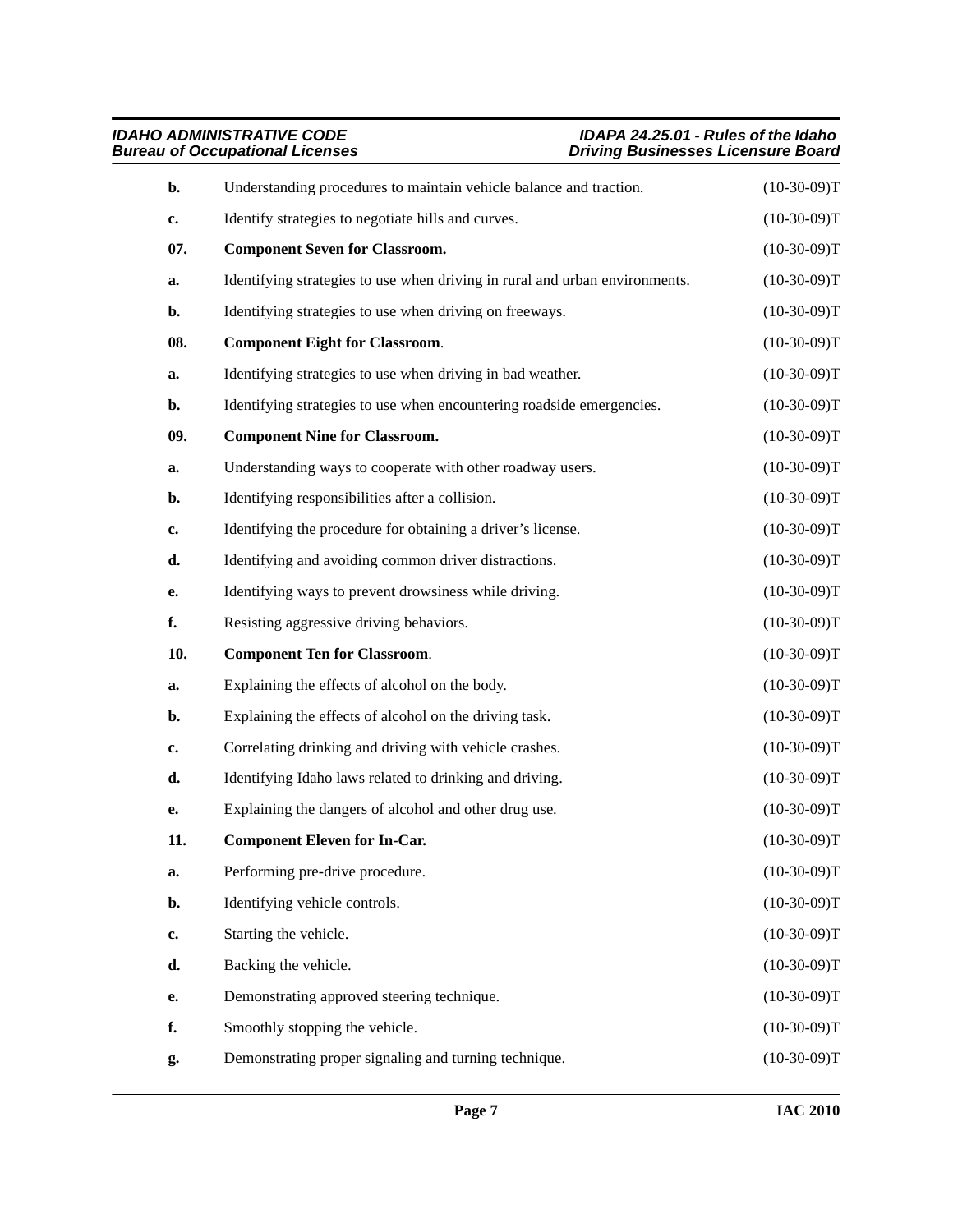| h.  | Recognizing relevant signs and markings.                                              | $(10-30-09)T$ |
|-----|---------------------------------------------------------------------------------------|---------------|
| i.  | Distinguishing between four-way and two-way stops.                                    | $(10-30-09)T$ |
| 12. | <b>Component Twelve for In-Car.</b>                                                   | $(10-30-09)T$ |
| a.  | Negotiating controlled and uncontrolled intersections.                                | $(10-30-09)T$ |
| b.  | Negotiating hills and curves.                                                         | $(10-30-09)T$ |
| c.  | Angle parking in a parking lot.                                                       | $(10-30-09)T$ |
| d.  | Driving in rural environment.                                                         | $(10-30-09)T$ |
| е.  | Making lane changes.                                                                  | $(10-30-09)T$ |
| 13. | <b>Component Thirteen for In-Car.</b>                                                 | $(10-30-09)T$ |
| a.  | Driving in an urban environment (one with one-way and two-way streets, if available). | $(10-30-09)T$ |
| b.  | Dealing with signal lights, pedestrians, and city traffic.                            | $(10-30-09)T$ |
| c.  | Performing a perpendicular park.                                                      | $(10-30-09)T$ |
| d.  | Merging onto the freeway.                                                             | $(10-30-09)T$ |
| e.  | Driving on the freeway.                                                               | $(10-30-09)T$ |
| f.  | Exiting the freeway and merging with traffic on surface streets.                      | $(10-30-09)T$ |
| 14. | <b>Component Fourteen for In-Car.</b>                                                 | $(10-30-09)T$ |
| a.  | Performing a parallel park/street park.                                               | $(10-30-09)T$ |
| b.  | Performing turnabouts.                                                                | $(10-30-09)T$ |
| c.  | Passing another vehicle.                                                              | $(10-30-09)T$ |
| d.  | Driving independently with the instructor.                                            | $(10-30-09)T$ |
|     |                                                                                       |               |

### <span id="page-7-1"></span><span id="page-7-0"></span>**227. DRIVING BUSINESS - COURSE OF INSTRUCTION (RULE 227).**

<span id="page-7-3"></span>**01. Student Permit Required**. No enrollee of any class D driver's training course will be allowed to attend classes or participate in driving instruction unless he has obtained a class D driver's training instruction permit, or a class D instruction permit, as provided in Section 49-307(4), Idaho Code. (10-30-09)T

**02. In-Car Documentation**. A business licensee must ensure that each listed vehicle contains documentation that identifies each student and the student's permit number. Permits will be given to the students following the completion of the course and used during the required graduate licensing process. (10-30-09)T following the completion of the course and used during the required graduate licensing process.

<span id="page-7-2"></span>**03. Maximum Daily Driving and Observation Time**. Neither a business licensee nor an instructor licensee may permit an enrolled student to receive more than two (2) hours of behind-the-wheel driving time per day. Maximum observation time is two (2) hours per student, per day, and may be completed with a parent or legal guardian. (10-30-09)T guardian.  $(10-30-09)T$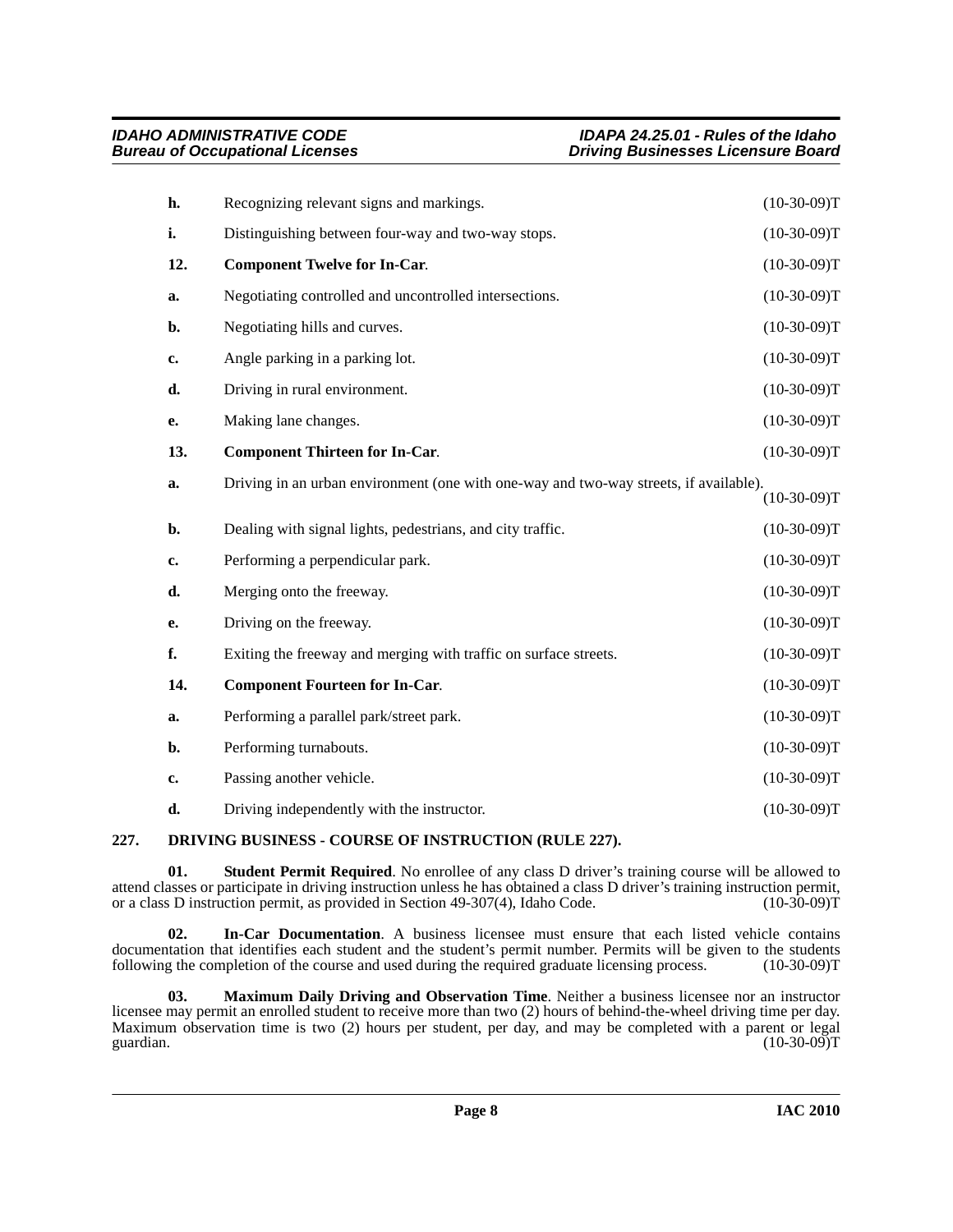<span id="page-8-11"></span>**04. Maximum Number of Students In Vehicle**. Neither a business licensee nor an instructor licensee nor than three (3) students in a vehicle at one (1) time. may permit more than three  $(3)$  students in a vehicle at one  $(1)$  time.

<span id="page-8-9"></span>**05.** Grading Criteria. A business licensee may not permit a student to graduate from the business's driver education program unless the student has achieved an eighty percent (80%) or higher in each of the three (3) course areas described in Subsection 225.07. The business licensee must utilize written grading criteria for each of the minimum components in Rule 226. Criteria may include student attitude and such other criteria as the driving business may deem appropriate. The business licensee must maintain records of the student's grades. (10-30-09)T

<span id="page-8-7"></span>**Driving Log.** Each driving instructor must complete a log for each student's behind-the-wheel driving and each driving business licensee must ensure that its driving instructors complete the log. The log must include, for each student, at least the student's name, birthdate, phone number, driving permit number, class date, instructor's name, lesson objective, total instruction time, total observation time, final grade, and date the student  $p$ assed.  $(10-30-09)T$ 

<span id="page-8-13"></span>**07. Parental Involvement**. Each business licensee should encourage parental involvement in the n of the student. (10-30-09) education of the student.

<span id="page-8-14"></span>**08. Record Retention**. The business licensee must maintain all logs and other records required under Rule 227 for at least three (3) years from date on which the student completes, or is no longer enrolled in, the business's driver education course. The business licensee may not release these records without written consent from the student and the student's parent or legal guardian. The Board and its agents, however, may inspect these records at any time. (10-30-09)T any time. (10-30-09)T

#### <span id="page-8-10"></span><span id="page-8-0"></span>**228. DRIVING BUSINESS - INITIAL AUDIT (RULE 228).**

After July 1, 2009, all new driving business licensees issued licenses will automatically be audited for compliance with the Board's laws and rules following their first renewal. (10-30-09) (10-30-09) T

#### <span id="page-8-1"></span>**229. -- 249. (RESERVED).**

### <span id="page-8-6"></span><span id="page-8-2"></span>**250. DRIVING INSTRUCTOR LICENSE (RULE 250).**

**01. Application**. Each applicant for a driving instructor license must apply as required by Rule 150. Each applicant is required to provide his name, date of birth, and contact information, including mailing address and telephone number, on the Board-approved application form. (10-30-09) telephone number, on the Board-approved application form.

<span id="page-8-8"></span><span id="page-8-4"></span><span id="page-8-3"></span>**02.** Age. An applicant for a driving instructor license must be at least twenty-one (21) years old.  $(10-30-09)T$ 

**03. Driving Record and Drivers License**. Each applicant must submit a copy of a valid driver's license in good standing and a copy of a satisfactory driving record. An unsatisfactory record includes, but is not limited to, two (2) moving violations in the past twelve (12) months, or suspension or revocation of a driver's license in the last thirty-six (36) months, or a conviction involving alcohol or controlled substances within the last thirty-six (36) months. (10-30-09)  $(36)$  months.

<span id="page-8-5"></span>**04. Criminal History Background Check**. Each applicant must submit to a current, fingerprint-based criminal history check conducted by an organization approved by the Board. Each applicant must submit a full set of the applicant's fingerprints, and any relevant fees, directly to the organization that conducts the criminal history check, and ensure that the organization delivers the results directly to the Bureau. The Board will not process the application until the completed criminal history check has been received. (10-30-09) application until the completed criminal history check has been received.

<span id="page-8-12"></span>**05. Medical Certificate**. A driving instructor licensee may not provide in-vehicle instruction to students if the instructor suffers from a medical condition that may impair the instructor's ability to safely instruct student drivers. Accordingly, each applicant for an instructor's license must obtain a medical examination conducted in accordance with the Federal Motor Carriers Safety Regulations (49 CFR 391.41-391.49). The examination must occur within the thirty (30) days preceding the application. The applicant must submit a medical affidavit or certificate, issued and signed by a qualified medical professional, licensed under Title 54, Idaho Code, documenting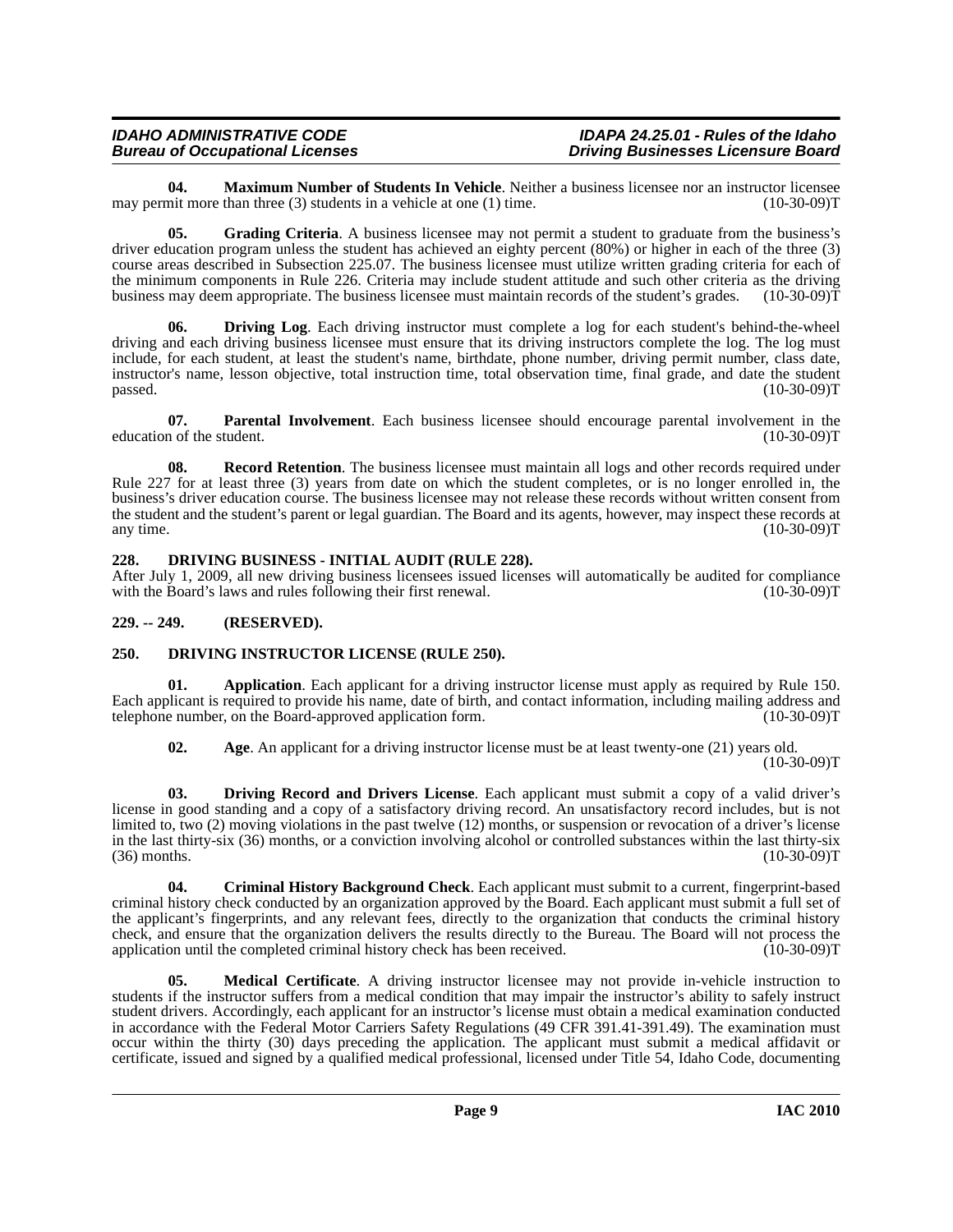that the examination occurred and that the applicant does not suffer from any physical or mental condition or disease that would impair the applicant's ability to safely instruct student drivers. If a medical condition exists, the applicant must re-certify as the physician requires. (10-30-09)T

<span id="page-9-4"></span>**06. Coursework**. Applicants who apply for licensure before July 1, 2010, must submit to the Bureau along with their application official transcripts showing: (10-30-09)T

**a.** Completion of at least four (4) semester credits (amounting to at least sixteen (16) contact hours per credit) from a regionally or nationally accredited college or university. The four (4) semester credits must include at least two (2) semester credits of classroom driver education techniques, and at least a two (2) semester credit in-car, behind-the-wheel, practicum of instructional techniques. Classroom or theory coursework from an accredited college or university may be completed through distance learning or online instruction. If the applicant has not actively taught driver education within the five (5) year period immediately preceding the application, then applicant must have taken the four (4) semester credits, referenced in this Paragraph, within that five  $(5)$  year period.  $(10-30-09)T$ 

**b.** Applicants for an original license must also have completed at least eight (8) semester credit hours es that will help prepare the applicant to be a teacher of drivers education. (10-30-09) in courses that will help prepare the applicant to be a teacher of drivers education.

<span id="page-9-6"></span>**07. Instructor Apprenticeship Training Program**. On and after, July 1, 2010, applicants for licensure must demonstrate to the Board's satisfaction that they have successfully completed all required classroom instruction and behind-the-wheel training hours from a Board-approved instructor apprenticeship training program. The applicant must have undertaken and completed the apprenticeship training program within the five  $(5)$  year period immediately preceding the application. immediately preceding the application.

**a.** Proof of successful completion must include written certificate from a Board-approved apprenticeship training program certifying that the applicant has satisfactorily completed the program. An applicant need not have completed all required classroom instruction and behind-the-wheel training hours through a single program so long as the last program attended by the applicant ensures itself, and its business licensee certifies to the Board, that the applicant has satisfactorily completed all required hours through Board-approved apprenticeship training programs. (10-30-09)T

**b.** A person may not enroll in an apprenticeship training program unless the person has applied for, paid for, and obtained an apprenticeship permit from the Board. The applicant must apply on Board-approved forms, which must identify the applicant and the business licensee in whose approved apprenticeship training program the applicant will be enrolled. An apprenticeship permit automatically expires one (1) year after issuance. The Board also may suspend or revoke an apprenticeship permit, and refuse to issue another permit, if the permittee engages in any act or omission that would subject the permittee to discipline if the permittee had an instructor's license. No one may be a permittee for more than three (3) years. (10-30-09) (10-30-09) T

### <span id="page-9-0"></span>**251. -- 274. (RESERVED).**

### <span id="page-9-5"></span><span id="page-9-1"></span>**275. INSTRUCTOR APPRENTICESHIP TRAINING PROGRAM (RULE 275).**

<span id="page-9-2"></span>**01. Application for Approval**. A business licensee may operate a Board-approved instructor apprenticeship training program. The business licensee must apply for program approval on forms provided by the Board, and submit with the application such documentation as the Board may require to enable the Board to assess whether the proposed program meets the Board's approval criteria, as specified in Subsections 275.03 through 275.08 of these rules.  $(10-30-09)T$ 

<span id="page-9-7"></span>Suspension or Revocation of Approval, and Discipline. If an approved program fails to consistently adhere to the approval criteria in Subsections 275.03 through 275.08 of these rules, the Board may suspend or revoke the approval. Further, if a business licensee that operates an approved program fails to cooperate with the Board in any inspection or audit of the program, the licensee may be disciplined. (10-30-09)T with the Board in any inspection or audit of the program, the licensee may be disciplined.

<span id="page-9-3"></span>**03. Apprentices**. The business licensee must ensure that all persons who enroll in the licensee's program possess a valid instructor apprenticeship training permit from the Board, are at least twenty one (21) years old, hold a valid driver license and a satisfactory drivers record, have passed a criminal history background check,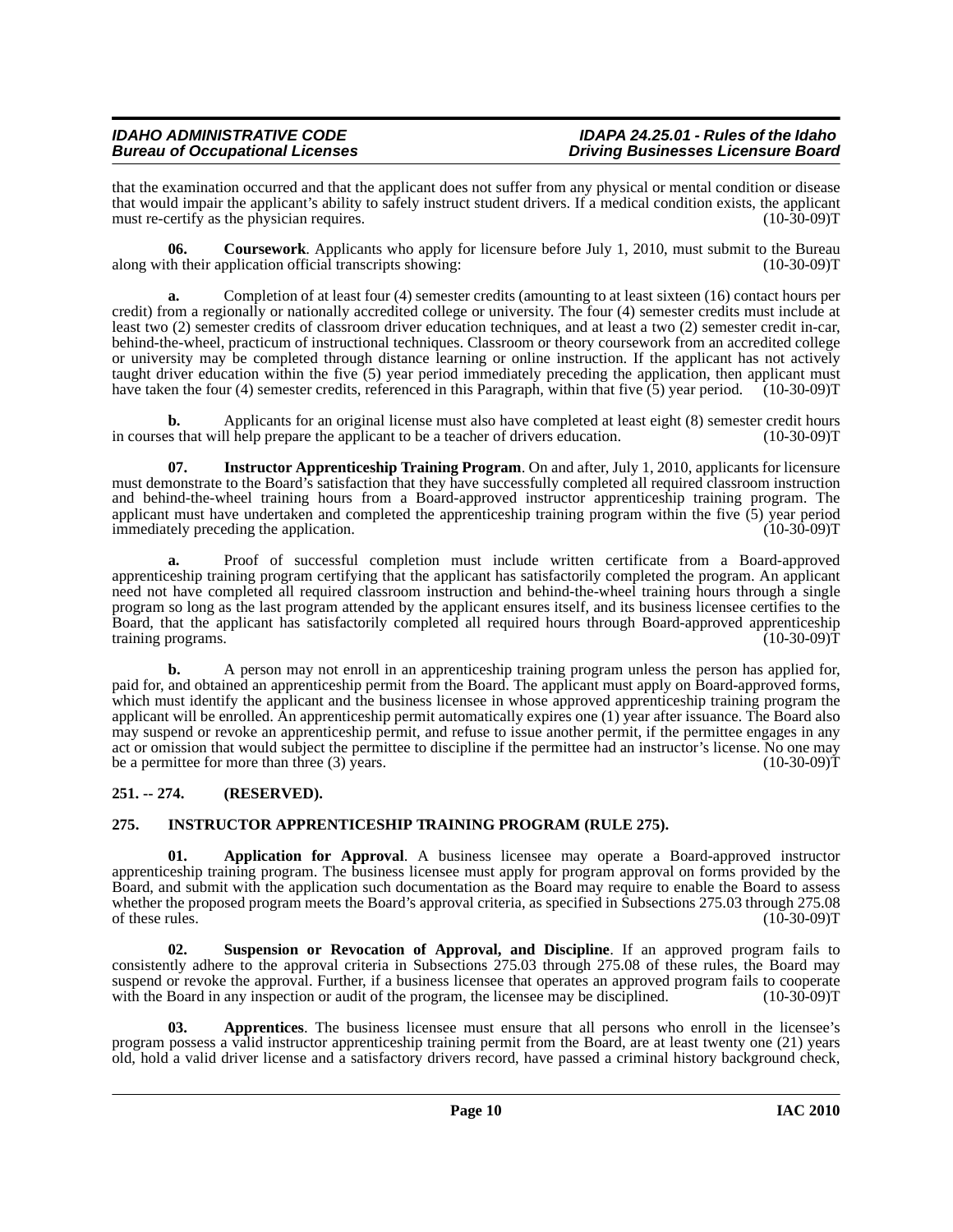#### *IDAHO ADMINISTRATIVE CODE IDAPA 24.25.01 - Rules of the Idaho Driving Businesses Licensure Board*

and have obtained a medical certificate, consistent with the requirements of Subsections 250.02 through 250.05. (10-30-09)T

<span id="page-10-6"></span>**04. Instruction and Training Hours**. The Board must be satisfied that the program has designed its proposed instruction and training to produce safe and effective driving instructors. The business licensee must ensure that the program includes at least the following instruction and training components: (10-30-09)T

**a.** Each apprentice must receive at least sixty (60) hours of classroom instruction covering the curriculum components for student classroom instruction specified in Subsections 226.01 through 226.10 of these rules. These hours must include both a didactic component, in which a program instructor provides in-class instruction to the apprentice, and a practical component in which the apprentice provides in-class instruction to students. A program instructor must by physically present in the classroom to supervise at least thirty (30) hours of the apprentice's in-class instruction to students. (10-30-09) the apprentice's in-class instruction to students.

**b.** Each apprentice must receive at least one hundred eight (108) hours of behind-the-wheel-training covering the curriculum components for student in-car instruction specified in Subsections 226.11 through 226.14 of these rules. When an apprentice begins to provide behind-the-wheel driving instruction to students, a program instructor must supervise the apprentice by riding in the vehicle with the apprentice and students for the first six (6) hours. A program instructor also must ride in the vehicle with the apprentice and students to evaluate the apprentice during the final two (2) hours of the apprentice's behind-the-wheel training. (10-30-09)T

<span id="page-10-7"></span>**05. Instructors**. The business licensee must ensure that only licensed driving instructors with five (5) or more years of continuous driver education experience are allowed to teach in the program. A list of the instructors must accompany the application for approval. (10-30-09)T

<span id="page-10-8"></span>**06. Recordkeeping**. The business licensee must ensure that the program maintains progress records for each apprentice. A program instructor and the apprentice must sign and date the records each month, and copies of the records must be provided to the apprentice. The records must, at a minimum, identify each lesson completed, the number of hours of instruction involved in the lesson, the date the apprentice completed the lesson, the instructor who taught the lesson, and whether the apprentice passed. When an apprentice's course of instruction has been completed or terminated, the program must maintain the records of the apprentice's progress, and the total hours recorded and maintained by the program for a period of five (5) years from completion or termination date. These records are subject to inspection by the Board at any time. (10-30-09)T

<span id="page-10-2"></span>**07. Certificate of Proficiency**. The program must provide each apprentice with a certificate of proficiency evidencing all hours satisfactorily completed by the apprentice while in the program, and that the apprentice is proficient in all areas covered by the certificate. (10-30-09) apprentice is proficient in all areas covered by the certificate.

<span id="page-10-4"></span>**Discontinuance of Program**. If the business licensee ceases to operate the program, the business licensee must provide the program's current and prior apprentices with any progress or other records that the program<br>is required to maintain under this Section. is required to maintain under this Section.

#### <span id="page-10-0"></span>**276. -- 449. (RESERVED).**

#### <span id="page-10-3"></span><span id="page-10-1"></span>**450. DISCIPLINE (RULE 450).**

<span id="page-10-5"></span>**01. Grounds for Discipline**. In addition to the grounds for discipline listed in Section 54-5408, Idaho Code, grounds for discipline also include: (10-30-09)T

**a.** Failure to cooperate with an inspection or audit conducted by the Board or its agents including, without limitation, any continuing education audit, as specified in Section 54-5403(6), Idaho Code. Failure to cooperate includes, without limitation, failure to provide documentation requested by the Board or its agents during<br>an inspection or audit of the licensee's compliance with Board laws or rules. (10-30-09) an inspection or audit of the licensee's compliance with Board laws or rules.

**b.** Violating any of the following standards of conduct that have been adopted by the Board: (10-30-09)T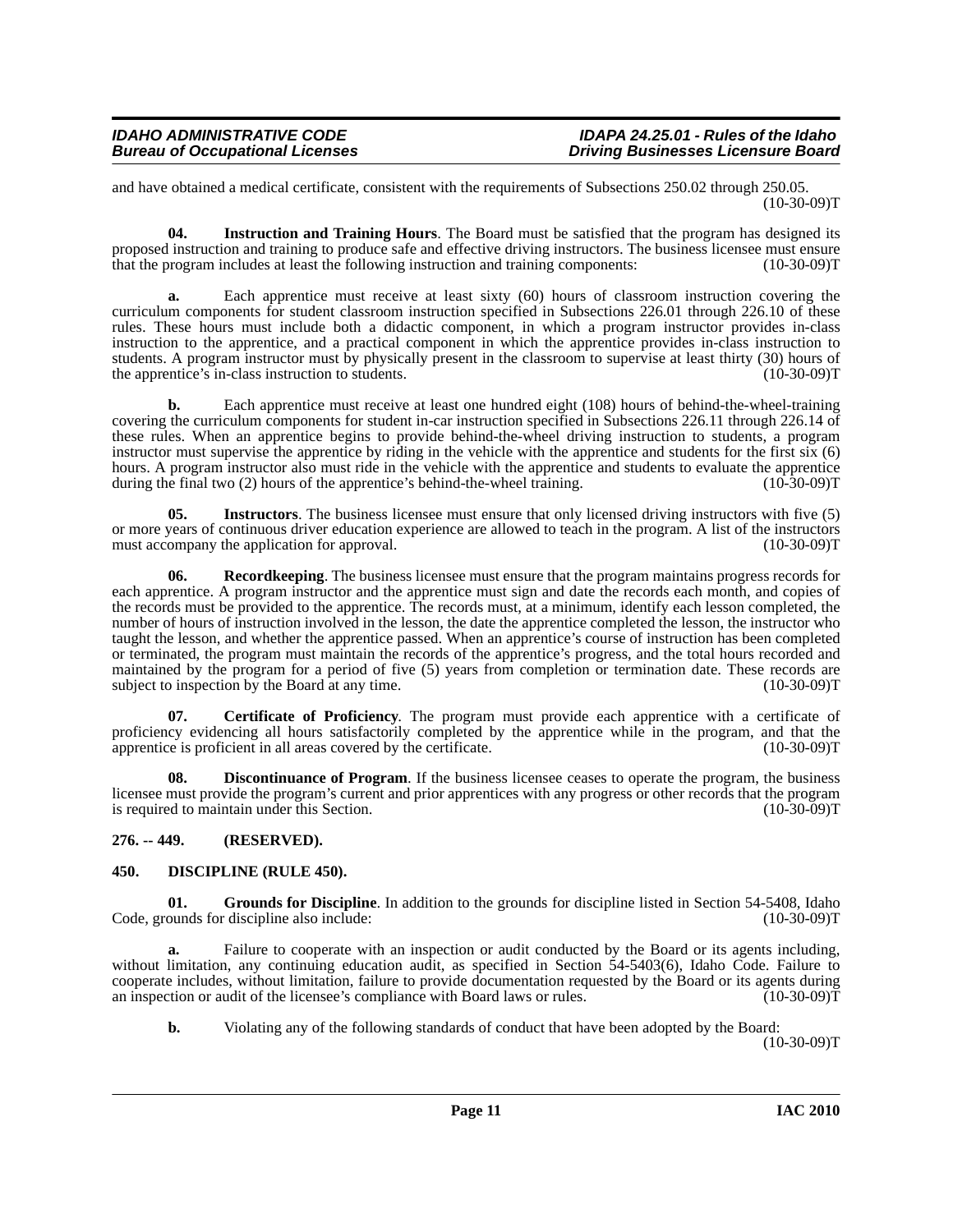i. A licensee must not use fraud or deception in procuring or renewing, or in attempting to procure or license, permit, or other authorization issued by the Board. (10-30-09) renew, a license, permit, or other authorization issued by the Board.

ii. A licensee must not aid, abet, or assist any person or entity in conduct for which a license or permit is required under Idaho Driving Businesses Act, unless the person or entity has the required license or permit.

 $(10-30-09)T$ 

iii. A licensee must comply with final orders of the Board issued in contested cases to which the licensee is a party. (10-30-09)T

**02. Disciplinary Sanctions**. If the Board determines that grounds for discipline exist, it may impose ary sanctions against the licensee including, without limitation, any or all of the following: (10-30-09)T disciplinary sanctions against the licensee including, without limitation, any or all of the following:

<span id="page-11-1"></span>**a.** Revoke or suspend the licensee's license(s); (10-30-09)T

**b.** Restrict or limit the licensee's practice; (10-30-09)T

**c.** Require the licensee to pay an administrative fine not to exceed one thousand dollars (\$1000) for each violation identified in the Board's order. (10-30-09)T

**d.** Require the licensee to pay all or part of the costs and fees incurred by the Board in the investigation and prosecution of the licensee, including without limitation all costs and fees incurred by the Board in proceedings upon which the order was entered. (10-30-09) proceedings upon which the order was entered.

#### <span id="page-11-0"></span>**451. -- 999. (RESERVED).**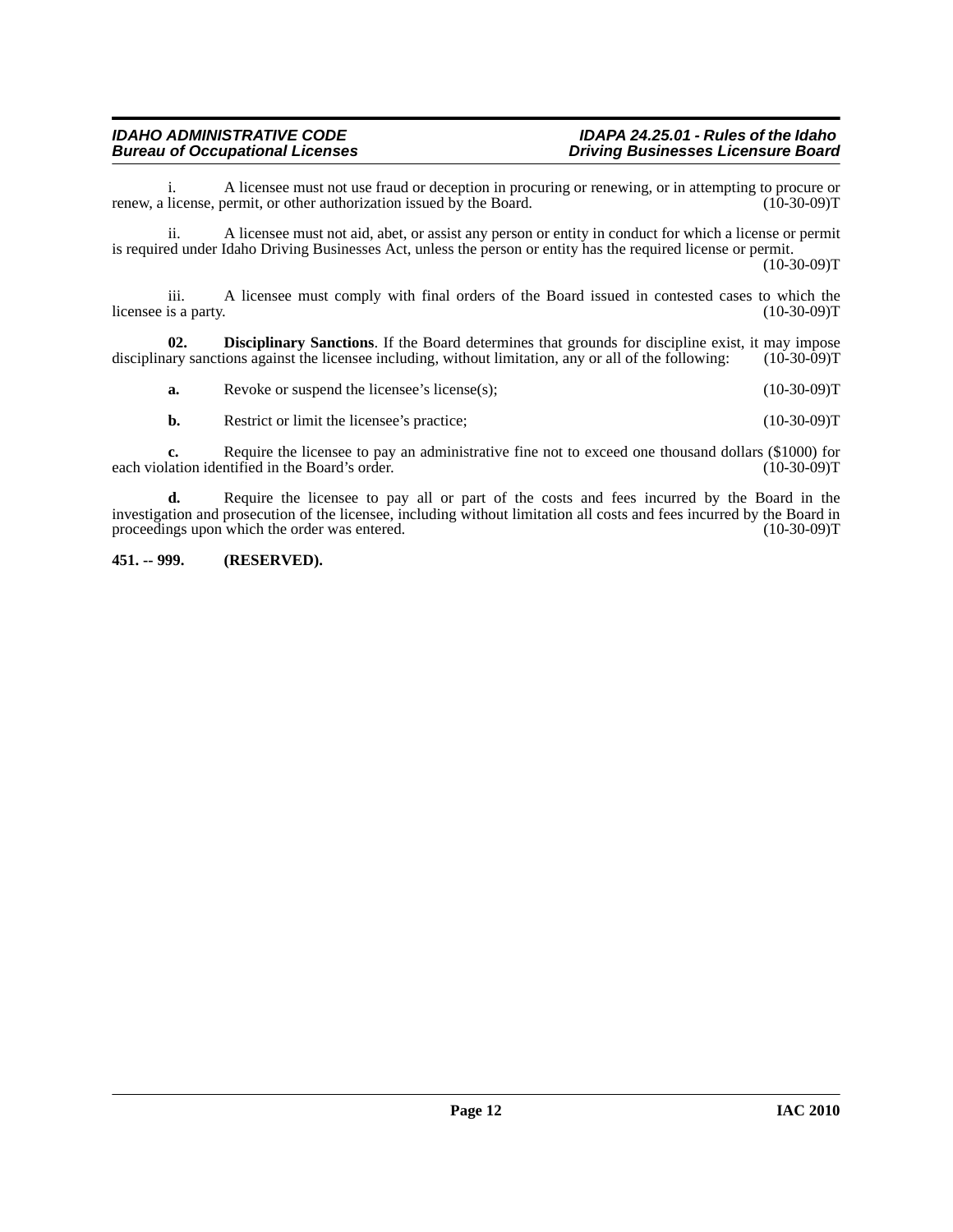$\Gamma$ 

٦

### **APPENDIX "A"**

| BUSINESS OWNER/OPERATOR AND BUSINESS NAME<br><b>INSPECT ORS NAME (PRINT OR TYPE)</b><br><b>ADDRESS</b><br>CITY, STATE, ZIP CODE<br>VEHICLE IDENTIFICATION (LIC. PLATE NO. & VIN)<br>VEHICLE TYPE (YEAR, MAKE and MODEL)<br><b>ODOMETER READING</b><br><b>VEHICLE COMPONENTS INSPECTED</b><br>Need s<br>Repaired<br>Needs<br>Repaired<br>Needs<br>Repaired<br>OK Repair<br>OК<br>Repair<br><b>Comments</b><br>Repair<br>Date<br>Item<br>Date<br>Item<br>Date<br>7. LIGHTING DEVICES<br><b>1. BRAKE SYSTEM</b><br>a. service brakes<br>a. headlights high and low beam<br>which may prevent safe<br>b. brake lights<br>b. parking brake system<br>c. brake drums/rotors/pads<br>c. taillights<br>and whether or not the<br>d. brake hoses<br>d. turn signals<br>repair has been made.<br>e. brake tubing<br>e. parking lights<br>f. low pressure warming<br>f. other<br><b>8. SUSPENSION</b><br>device<br>g. hy draulic brakes<br>a. Any damaged or loose<br>h. vacuum system<br>$U$ -bolt $(s)$ , spring hangers<br>i. dual control brake with<br>or other part(s) that may cause<br>stopping distance 20mph<br>axle to shift<br>b. spring assembly<br>2. EXHAUS T S YS TEM<br>c. torque, radius or tracking<br>a. any exhaust system<br>determined to be leaking<br>components<br>b. emission control<br>d. wheel alignment<br>3. FUEL SYSTEM<br>9. ELECTRICAL SYSTEM<br>a. visible leak<br>a. horn<br>b. fuel tank cap missing<br>b. switches<br><b>4. STEERING MECHANISM</b><br>c. wiring<br>a. steering wheel free play<br>d. starting system<br><b>10. VISIBILITY</b><br>b. steering column<br>c. front axle beam and all<br>a. dual side view mirrors<br>steering components<br>b. rearview mirror<br>other than steering<br>c. inside instructor mirror<br>d. windshield wipers<br>column<br>d. steering gear box<br>c. defroster<br>11. INTERIOR<br>e. pitman arm<br>f. power steering<br>a. seatbelts for all occupants<br>g. ball and socket joints<br>b. airbag readiness light<br>h. tie rods and drag links<br>i. nuts<br>j. steering system<br>5. TIRES<br>tire condition and wear<br>6. WINDS HIELD GLAZE<br>cracks, discoloration or<br>lack of clarity<br><b>Mechanic Verification</b><br>I verify I have inspected this vehicle and completed this form. I certify that the vehicle appears to be in a safe and proper operating condition, and that each<br>inspected item passed inspection, or if found to be in need of repair, was repaired on the date indicated. |    |  |  |  |  |  | <b>INSPECTION REPORT</b><br><b>DATE</b> |  |                           |
|------------------------------------------------------------------------------------------------------------------------------------------------------------------------------------------------------------------------------------------------------------------------------------------------------------------------------------------------------------------------------------------------------------------------------------------------------------------------------------------------------------------------------------------------------------------------------------------------------------------------------------------------------------------------------------------------------------------------------------------------------------------------------------------------------------------------------------------------------------------------------------------------------------------------------------------------------------------------------------------------------------------------------------------------------------------------------------------------------------------------------------------------------------------------------------------------------------------------------------------------------------------------------------------------------------------------------------------------------------------------------------------------------------------------------------------------------------------------------------------------------------------------------------------------------------------------------------------------------------------------------------------------------------------------------------------------------------------------------------------------------------------------------------------------------------------------------------------------------------------------------------------------------------------------------------------------------------------------------------------------------------------------------------------------------------------------------------------------------------------------------------------------------------------------------------------------------------------------------------------------------------------------------------------------------------------------------------------------------------------------------------------------------------------------------------------------------------------------------------------|----|--|--|--|--|--|-----------------------------------------|--|---------------------------|
|                                                                                                                                                                                                                                                                                                                                                                                                                                                                                                                                                                                                                                                                                                                                                                                                                                                                                                                                                                                                                                                                                                                                                                                                                                                                                                                                                                                                                                                                                                                                                                                                                                                                                                                                                                                                                                                                                                                                                                                                                                                                                                                                                                                                                                                                                                                                                                                                                                                                                          |    |  |  |  |  |  |                                         |  |                           |
|                                                                                                                                                                                                                                                                                                                                                                                                                                                                                                                                                                                                                                                                                                                                                                                                                                                                                                                                                                                                                                                                                                                                                                                                                                                                                                                                                                                                                                                                                                                                                                                                                                                                                                                                                                                                                                                                                                                                                                                                                                                                                                                                                                                                                                                                                                                                                                                                                                                                                          |    |  |  |  |  |  |                                         |  |                           |
|                                                                                                                                                                                                                                                                                                                                                                                                                                                                                                                                                                                                                                                                                                                                                                                                                                                                                                                                                                                                                                                                                                                                                                                                                                                                                                                                                                                                                                                                                                                                                                                                                                                                                                                                                                                                                                                                                                                                                                                                                                                                                                                                                                                                                                                                                                                                                                                                                                                                                          |    |  |  |  |  |  |                                         |  |                           |
|                                                                                                                                                                                                                                                                                                                                                                                                                                                                                                                                                                                                                                                                                                                                                                                                                                                                                                                                                                                                                                                                                                                                                                                                                                                                                                                                                                                                                                                                                                                                                                                                                                                                                                                                                                                                                                                                                                                                                                                                                                                                                                                                                                                                                                                                                                                                                                                                                                                                                          |    |  |  |  |  |  |                                         |  |                           |
|                                                                                                                                                                                                                                                                                                                                                                                                                                                                                                                                                                                                                                                                                                                                                                                                                                                                                                                                                                                                                                                                                                                                                                                                                                                                                                                                                                                                                                                                                                                                                                                                                                                                                                                                                                                                                                                                                                                                                                                                                                                                                                                                                                                                                                                                                                                                                                                                                                                                                          |    |  |  |  |  |  |                                         |  |                           |
|                                                                                                                                                                                                                                                                                                                                                                                                                                                                                                                                                                                                                                                                                                                                                                                                                                                                                                                                                                                                                                                                                                                                                                                                                                                                                                                                                                                                                                                                                                                                                                                                                                                                                                                                                                                                                                                                                                                                                                                                                                                                                                                                                                                                                                                                                                                                                                                                                                                                                          |    |  |  |  |  |  |                                         |  |                           |
|                                                                                                                                                                                                                                                                                                                                                                                                                                                                                                                                                                                                                                                                                                                                                                                                                                                                                                                                                                                                                                                                                                                                                                                                                                                                                                                                                                                                                                                                                                                                                                                                                                                                                                                                                                                                                                                                                                                                                                                                                                                                                                                                                                                                                                                                                                                                                                                                                                                                                          |    |  |  |  |  |  |                                         |  |                           |
|                                                                                                                                                                                                                                                                                                                                                                                                                                                                                                                                                                                                                                                                                                                                                                                                                                                                                                                                                                                                                                                                                                                                                                                                                                                                                                                                                                                                                                                                                                                                                                                                                                                                                                                                                                                                                                                                                                                                                                                                                                                                                                                                                                                                                                                                                                                                                                                                                                                                                          |    |  |  |  |  |  |                                         |  |                           |
|                                                                                                                                                                                                                                                                                                                                                                                                                                                                                                                                                                                                                                                                                                                                                                                                                                                                                                                                                                                                                                                                                                                                                                                                                                                                                                                                                                                                                                                                                                                                                                                                                                                                                                                                                                                                                                                                                                                                                                                                                                                                                                                                                                                                                                                                                                                                                                                                                                                                                          | OK |  |  |  |  |  |                                         |  |                           |
|                                                                                                                                                                                                                                                                                                                                                                                                                                                                                                                                                                                                                                                                                                                                                                                                                                                                                                                                                                                                                                                                                                                                                                                                                                                                                                                                                                                                                                                                                                                                                                                                                                                                                                                                                                                                                                                                                                                                                                                                                                                                                                                                                                                                                                                                                                                                                                                                                                                                                          |    |  |  |  |  |  |                                         |  | List any other condition  |
|                                                                                                                                                                                                                                                                                                                                                                                                                                                                                                                                                                                                                                                                                                                                                                                                                                                                                                                                                                                                                                                                                                                                                                                                                                                                                                                                                                                                                                                                                                                                                                                                                                                                                                                                                                                                                                                                                                                                                                                                                                                                                                                                                                                                                                                                                                                                                                                                                                                                                          |    |  |  |  |  |  |                                         |  |                           |
|                                                                                                                                                                                                                                                                                                                                                                                                                                                                                                                                                                                                                                                                                                                                                                                                                                                                                                                                                                                                                                                                                                                                                                                                                                                                                                                                                                                                                                                                                                                                                                                                                                                                                                                                                                                                                                                                                                                                                                                                                                                                                                                                                                                                                                                                                                                                                                                                                                                                                          |    |  |  |  |  |  |                                         |  | operation of this vehicle |
|                                                                                                                                                                                                                                                                                                                                                                                                                                                                                                                                                                                                                                                                                                                                                                                                                                                                                                                                                                                                                                                                                                                                                                                                                                                                                                                                                                                                                                                                                                                                                                                                                                                                                                                                                                                                                                                                                                                                                                                                                                                                                                                                                                                                                                                                                                                                                                                                                                                                                          |    |  |  |  |  |  |                                         |  |                           |
|                                                                                                                                                                                                                                                                                                                                                                                                                                                                                                                                                                                                                                                                                                                                                                                                                                                                                                                                                                                                                                                                                                                                                                                                                                                                                                                                                                                                                                                                                                                                                                                                                                                                                                                                                                                                                                                                                                                                                                                                                                                                                                                                                                                                                                                                                                                                                                                                                                                                                          |    |  |  |  |  |  |                                         |  |                           |
|                                                                                                                                                                                                                                                                                                                                                                                                                                                                                                                                                                                                                                                                                                                                                                                                                                                                                                                                                                                                                                                                                                                                                                                                                                                                                                                                                                                                                                                                                                                                                                                                                                                                                                                                                                                                                                                                                                                                                                                                                                                                                                                                                                                                                                                                                                                                                                                                                                                                                          |    |  |  |  |  |  |                                         |  |                           |
|                                                                                                                                                                                                                                                                                                                                                                                                                                                                                                                                                                                                                                                                                                                                                                                                                                                                                                                                                                                                                                                                                                                                                                                                                                                                                                                                                                                                                                                                                                                                                                                                                                                                                                                                                                                                                                                                                                                                                                                                                                                                                                                                                                                                                                                                                                                                                                                                                                                                                          |    |  |  |  |  |  |                                         |  |                           |
|                                                                                                                                                                                                                                                                                                                                                                                                                                                                                                                                                                                                                                                                                                                                                                                                                                                                                                                                                                                                                                                                                                                                                                                                                                                                                                                                                                                                                                                                                                                                                                                                                                                                                                                                                                                                                                                                                                                                                                                                                                                                                                                                                                                                                                                                                                                                                                                                                                                                                          |    |  |  |  |  |  |                                         |  |                           |
|                                                                                                                                                                                                                                                                                                                                                                                                                                                                                                                                                                                                                                                                                                                                                                                                                                                                                                                                                                                                                                                                                                                                                                                                                                                                                                                                                                                                                                                                                                                                                                                                                                                                                                                                                                                                                                                                                                                                                                                                                                                                                                                                                                                                                                                                                                                                                                                                                                                                                          |    |  |  |  |  |  |                                         |  |                           |
|                                                                                                                                                                                                                                                                                                                                                                                                                                                                                                                                                                                                                                                                                                                                                                                                                                                                                                                                                                                                                                                                                                                                                                                                                                                                                                                                                                                                                                                                                                                                                                                                                                                                                                                                                                                                                                                                                                                                                                                                                                                                                                                                                                                                                                                                                                                                                                                                                                                                                          |    |  |  |  |  |  |                                         |  |                           |
|                                                                                                                                                                                                                                                                                                                                                                                                                                                                                                                                                                                                                                                                                                                                                                                                                                                                                                                                                                                                                                                                                                                                                                                                                                                                                                                                                                                                                                                                                                                                                                                                                                                                                                                                                                                                                                                                                                                                                                                                                                                                                                                                                                                                                                                                                                                                                                                                                                                                                          |    |  |  |  |  |  |                                         |  |                           |
|                                                                                                                                                                                                                                                                                                                                                                                                                                                                                                                                                                                                                                                                                                                                                                                                                                                                                                                                                                                                                                                                                                                                                                                                                                                                                                                                                                                                                                                                                                                                                                                                                                                                                                                                                                                                                                                                                                                                                                                                                                                                                                                                                                                                                                                                                                                                                                                                                                                                                          |    |  |  |  |  |  |                                         |  |                           |
|                                                                                                                                                                                                                                                                                                                                                                                                                                                                                                                                                                                                                                                                                                                                                                                                                                                                                                                                                                                                                                                                                                                                                                                                                                                                                                                                                                                                                                                                                                                                                                                                                                                                                                                                                                                                                                                                                                                                                                                                                                                                                                                                                                                                                                                                                                                                                                                                                                                                                          |    |  |  |  |  |  |                                         |  |                           |
|                                                                                                                                                                                                                                                                                                                                                                                                                                                                                                                                                                                                                                                                                                                                                                                                                                                                                                                                                                                                                                                                                                                                                                                                                                                                                                                                                                                                                                                                                                                                                                                                                                                                                                                                                                                                                                                                                                                                                                                                                                                                                                                                                                                                                                                                                                                                                                                                                                                                                          |    |  |  |  |  |  |                                         |  |                           |
|                                                                                                                                                                                                                                                                                                                                                                                                                                                                                                                                                                                                                                                                                                                                                                                                                                                                                                                                                                                                                                                                                                                                                                                                                                                                                                                                                                                                                                                                                                                                                                                                                                                                                                                                                                                                                                                                                                                                                                                                                                                                                                                                                                                                                                                                                                                                                                                                                                                                                          |    |  |  |  |  |  |                                         |  |                           |
|                                                                                                                                                                                                                                                                                                                                                                                                                                                                                                                                                                                                                                                                                                                                                                                                                                                                                                                                                                                                                                                                                                                                                                                                                                                                                                                                                                                                                                                                                                                                                                                                                                                                                                                                                                                                                                                                                                                                                                                                                                                                                                                                                                                                                                                                                                                                                                                                                                                                                          |    |  |  |  |  |  |                                         |  |                           |
|                                                                                                                                                                                                                                                                                                                                                                                                                                                                                                                                                                                                                                                                                                                                                                                                                                                                                                                                                                                                                                                                                                                                                                                                                                                                                                                                                                                                                                                                                                                                                                                                                                                                                                                                                                                                                                                                                                                                                                                                                                                                                                                                                                                                                                                                                                                                                                                                                                                                                          |    |  |  |  |  |  |                                         |  |                           |
|                                                                                                                                                                                                                                                                                                                                                                                                                                                                                                                                                                                                                                                                                                                                                                                                                                                                                                                                                                                                                                                                                                                                                                                                                                                                                                                                                                                                                                                                                                                                                                                                                                                                                                                                                                                                                                                                                                                                                                                                                                                                                                                                                                                                                                                                                                                                                                                                                                                                                          |    |  |  |  |  |  |                                         |  |                           |
|                                                                                                                                                                                                                                                                                                                                                                                                                                                                                                                                                                                                                                                                                                                                                                                                                                                                                                                                                                                                                                                                                                                                                                                                                                                                                                                                                                                                                                                                                                                                                                                                                                                                                                                                                                                                                                                                                                                                                                                                                                                                                                                                                                                                                                                                                                                                                                                                                                                                                          |    |  |  |  |  |  |                                         |  |                           |
|                                                                                                                                                                                                                                                                                                                                                                                                                                                                                                                                                                                                                                                                                                                                                                                                                                                                                                                                                                                                                                                                                                                                                                                                                                                                                                                                                                                                                                                                                                                                                                                                                                                                                                                                                                                                                                                                                                                                                                                                                                                                                                                                                                                                                                                                                                                                                                                                                                                                                          |    |  |  |  |  |  |                                         |  |                           |
|                                                                                                                                                                                                                                                                                                                                                                                                                                                                                                                                                                                                                                                                                                                                                                                                                                                                                                                                                                                                                                                                                                                                                                                                                                                                                                                                                                                                                                                                                                                                                                                                                                                                                                                                                                                                                                                                                                                                                                                                                                                                                                                                                                                                                                                                                                                                                                                                                                                                                          |    |  |  |  |  |  |                                         |  |                           |
|                                                                                                                                                                                                                                                                                                                                                                                                                                                                                                                                                                                                                                                                                                                                                                                                                                                                                                                                                                                                                                                                                                                                                                                                                                                                                                                                                                                                                                                                                                                                                                                                                                                                                                                                                                                                                                                                                                                                                                                                                                                                                                                                                                                                                                                                                                                                                                                                                                                                                          |    |  |  |  |  |  |                                         |  |                           |
|                                                                                                                                                                                                                                                                                                                                                                                                                                                                                                                                                                                                                                                                                                                                                                                                                                                                                                                                                                                                                                                                                                                                                                                                                                                                                                                                                                                                                                                                                                                                                                                                                                                                                                                                                                                                                                                                                                                                                                                                                                                                                                                                                                                                                                                                                                                                                                                                                                                                                          |    |  |  |  |  |  |                                         |  |                           |
|                                                                                                                                                                                                                                                                                                                                                                                                                                                                                                                                                                                                                                                                                                                                                                                                                                                                                                                                                                                                                                                                                                                                                                                                                                                                                                                                                                                                                                                                                                                                                                                                                                                                                                                                                                                                                                                                                                                                                                                                                                                                                                                                                                                                                                                                                                                                                                                                                                                                                          |    |  |  |  |  |  |                                         |  |                           |
|                                                                                                                                                                                                                                                                                                                                                                                                                                                                                                                                                                                                                                                                                                                                                                                                                                                                                                                                                                                                                                                                                                                                                                                                                                                                                                                                                                                                                                                                                                                                                                                                                                                                                                                                                                                                                                                                                                                                                                                                                                                                                                                                                                                                                                                                                                                                                                                                                                                                                          |    |  |  |  |  |  |                                         |  |                           |
|                                                                                                                                                                                                                                                                                                                                                                                                                                                                                                                                                                                                                                                                                                                                                                                                                                                                                                                                                                                                                                                                                                                                                                                                                                                                                                                                                                                                                                                                                                                                                                                                                                                                                                                                                                                                                                                                                                                                                                                                                                                                                                                                                                                                                                                                                                                                                                                                                                                                                          |    |  |  |  |  |  |                                         |  |                           |
|                                                                                                                                                                                                                                                                                                                                                                                                                                                                                                                                                                                                                                                                                                                                                                                                                                                                                                                                                                                                                                                                                                                                                                                                                                                                                                                                                                                                                                                                                                                                                                                                                                                                                                                                                                                                                                                                                                                                                                                                                                                                                                                                                                                                                                                                                                                                                                                                                                                                                          |    |  |  |  |  |  |                                         |  |                           |
|                                                                                                                                                                                                                                                                                                                                                                                                                                                                                                                                                                                                                                                                                                                                                                                                                                                                                                                                                                                                                                                                                                                                                                                                                                                                                                                                                                                                                                                                                                                                                                                                                                                                                                                                                                                                                                                                                                                                                                                                                                                                                                                                                                                                                                                                                                                                                                                                                                                                                          |    |  |  |  |  |  |                                         |  |                           |
|                                                                                                                                                                                                                                                                                                                                                                                                                                                                                                                                                                                                                                                                                                                                                                                                                                                                                                                                                                                                                                                                                                                                                                                                                                                                                                                                                                                                                                                                                                                                                                                                                                                                                                                                                                                                                                                                                                                                                                                                                                                                                                                                                                                                                                                                                                                                                                                                                                                                                          |    |  |  |  |  |  |                                         |  |                           |
|                                                                                                                                                                                                                                                                                                                                                                                                                                                                                                                                                                                                                                                                                                                                                                                                                                                                                                                                                                                                                                                                                                                                                                                                                                                                                                                                                                                                                                                                                                                                                                                                                                                                                                                                                                                                                                                                                                                                                                                                                                                                                                                                                                                                                                                                                                                                                                                                                                                                                          |    |  |  |  |  |  |                                         |  |                           |
|                                                                                                                                                                                                                                                                                                                                                                                                                                                                                                                                                                                                                                                                                                                                                                                                                                                                                                                                                                                                                                                                                                                                                                                                                                                                                                                                                                                                                                                                                                                                                                                                                                                                                                                                                                                                                                                                                                                                                                                                                                                                                                                                                                                                                                                                                                                                                                                                                                                                                          |    |  |  |  |  |  |                                         |  |                           |
|                                                                                                                                                                                                                                                                                                                                                                                                                                                                                                                                                                                                                                                                                                                                                                                                                                                                                                                                                                                                                                                                                                                                                                                                                                                                                                                                                                                                                                                                                                                                                                                                                                                                                                                                                                                                                                                                                                                                                                                                                                                                                                                                                                                                                                                                                                                                                                                                                                                                                          |    |  |  |  |  |  |                                         |  |                           |
|                                                                                                                                                                                                                                                                                                                                                                                                                                                                                                                                                                                                                                                                                                                                                                                                                                                                                                                                                                                                                                                                                                                                                                                                                                                                                                                                                                                                                                                                                                                                                                                                                                                                                                                                                                                                                                                                                                                                                                                                                                                                                                                                                                                                                                                                                                                                                                                                                                                                                          |    |  |  |  |  |  |                                         |  |                           |
|                                                                                                                                                                                                                                                                                                                                                                                                                                                                                                                                                                                                                                                                                                                                                                                                                                                                                                                                                                                                                                                                                                                                                                                                                                                                                                                                                                                                                                                                                                                                                                                                                                                                                                                                                                                                                                                                                                                                                                                                                                                                                                                                                                                                                                                                                                                                                                                                                                                                                          |    |  |  |  |  |  |                                         |  |                           |
|                                                                                                                                                                                                                                                                                                                                                                                                                                                                                                                                                                                                                                                                                                                                                                                                                                                                                                                                                                                                                                                                                                                                                                                                                                                                                                                                                                                                                                                                                                                                                                                                                                                                                                                                                                                                                                                                                                                                                                                                                                                                                                                                                                                                                                                                                                                                                                                                                                                                                          |    |  |  |  |  |  |                                         |  |                           |
|                                                                                                                                                                                                                                                                                                                                                                                                                                                                                                                                                                                                                                                                                                                                                                                                                                                                                                                                                                                                                                                                                                                                                                                                                                                                                                                                                                                                                                                                                                                                                                                                                                                                                                                                                                                                                                                                                                                                                                                                                                                                                                                                                                                                                                                                                                                                                                                                                                                                                          |    |  |  |  |  |  |                                         |  |                           |
|                                                                                                                                                                                                                                                                                                                                                                                                                                                                                                                                                                                                                                                                                                                                                                                                                                                                                                                                                                                                                                                                                                                                                                                                                                                                                                                                                                                                                                                                                                                                                                                                                                                                                                                                                                                                                                                                                                                                                                                                                                                                                                                                                                                                                                                                                                                                                                                                                                                                                          |    |  |  |  |  |  |                                         |  |                           |
|                                                                                                                                                                                                                                                                                                                                                                                                                                                                                                                                                                                                                                                                                                                                                                                                                                                                                                                                                                                                                                                                                                                                                                                                                                                                                                                                                                                                                                                                                                                                                                                                                                                                                                                                                                                                                                                                                                                                                                                                                                                                                                                                                                                                                                                                                                                                                                                                                                                                                          |    |  |  |  |  |  |                                         |  |                           |
|                                                                                                                                                                                                                                                                                                                                                                                                                                                                                                                                                                                                                                                                                                                                                                                                                                                                                                                                                                                                                                                                                                                                                                                                                                                                                                                                                                                                                                                                                                                                                                                                                                                                                                                                                                                                                                                                                                                                                                                                                                                                                                                                                                                                                                                                                                                                                                                                                                                                                          |    |  |  |  |  |  |                                         |  |                           |
|                                                                                                                                                                                                                                                                                                                                                                                                                                                                                                                                                                                                                                                                                                                                                                                                                                                                                                                                                                                                                                                                                                                                                                                                                                                                                                                                                                                                                                                                                                                                                                                                                                                                                                                                                                                                                                                                                                                                                                                                                                                                                                                                                                                                                                                                                                                                                                                                                                                                                          |    |  |  |  |  |  |                                         |  |                           |
|                                                                                                                                                                                                                                                                                                                                                                                                                                                                                                                                                                                                                                                                                                                                                                                                                                                                                                                                                                                                                                                                                                                                                                                                                                                                                                                                                                                                                                                                                                                                                                                                                                                                                                                                                                                                                                                                                                                                                                                                                                                                                                                                                                                                                                                                                                                                                                                                                                                                                          |    |  |  |  |  |  |                                         |  |                           |
|                                                                                                                                                                                                                                                                                                                                                                                                                                                                                                                                                                                                                                                                                                                                                                                                                                                                                                                                                                                                                                                                                                                                                                                                                                                                                                                                                                                                                                                                                                                                                                                                                                                                                                                                                                                                                                                                                                                                                                                                                                                                                                                                                                                                                                                                                                                                                                                                                                                                                          |    |  |  |  |  |  |                                         |  |                           |